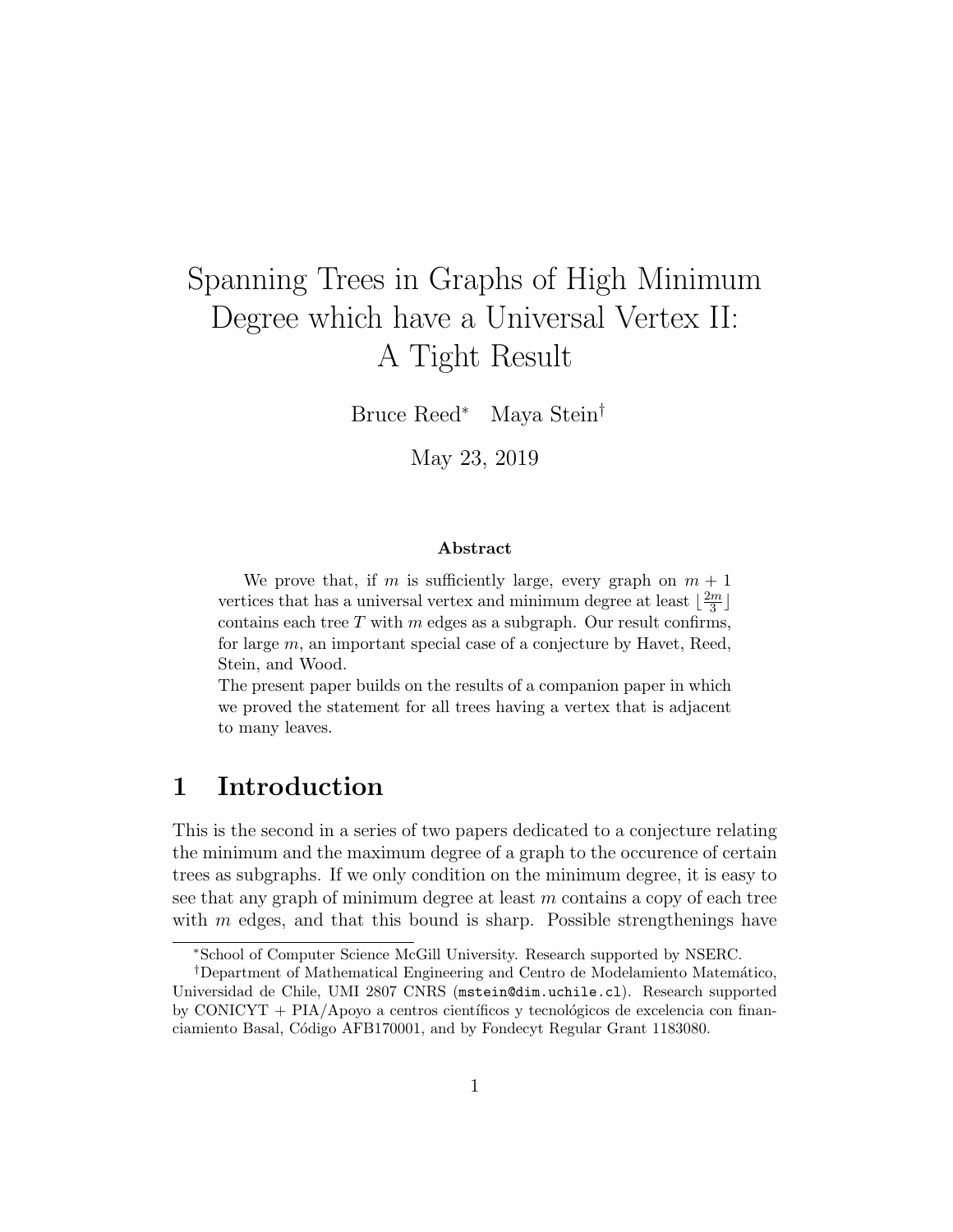been conjectured in the form of the Erdős–Sós conjecture from 1963, which replaces the minimum degree with the average degree and whose proof for large graphs has been announced by Ajtai, Komlós, Simonovits and Szemerédi in the early 1990's, and in the form of the Loebl-Komlós-Sós conjecture from 1995, which replaces the minimum degree with the median degree, and which has been approximately solved in  $[HKP+17a, HKP+17b, HKP+17c,$ HKP<sup>+</sup>17d].

If instead, one sticks to conditioning on the minimum degree of the host graph but tries to weaken the imposed bound, it is still possible to embed bounded degree trees. Komlós, Sarközy and Szemerédi show in [KSS01] that for every  $\delta > 0$ , every large enough  $(m+1)$ -vertex graph of minimum degree at least  $(1+\delta)\frac{m}{2}$  $\frac{m}{2}$  contains each tree with m edges whose maximum degree is bounded by  $\tilde{O}(\frac{n}{\log n})$  $\frac{n}{\log n}$ ). An extension of this result to non-spanning trees is given in [BPS18].

It is clear, though, that only working with a condition on the minimum degree, but allowing it to be smaller than the size of the trees we are looking for, will never be enough to guarantee one can embed all trees, regardless of their maximum degree. So, it seems natural to seek an additional condition to impose on the host graph. The following conjecture in this respect has been put forward recently.

**Conjecture 1.1** (Havet, Reed, Stein, and Wood [HRSW16]). Let  $m \in \mathbb{N}$ . If a graph has maximum degree at least m and minimum degree at least  $\frac{2m}{3}$  $\frac{m}{3}$ ] then it contains every tree with m edges as a subgraph.

This conjecture holds if the minimum degree condition is replaced by the much stronger bound  $(1 - \gamma)m$ , for a tiny constant  $\gamma$  [HRSW16]. It also holds if the maximum degree condition is replaced by a large function in  $m$  [HRSW16]. Furthermore, an approximate version of the conjecture holds for bounded degree trees and dense host graphs [BPS18].

As further evidence for Conjecture 1.1, we prove that it holds when the graph has  $m+1$  vertices, if m is large enough. That is, we show the conjeture for the case when we are looking for a spanning tree in a large graph.

**Theorem 1.2.** There is an  $m_0 \in \mathbb{N}$  such that for every  $m \geq m_0$  every graph on  $m + 1$  vertices that has minimum degree at least  $\frac{2m}{3}$  $\lfloor \frac{m}{3} \rfloor$  and a universal vertex contains every tree  $T$  with  $m$  edges as a subgraph.

The proof of Theorem 1.2 builds on results obtained in the companion paper [RS19a]. There, we showed the following lemma.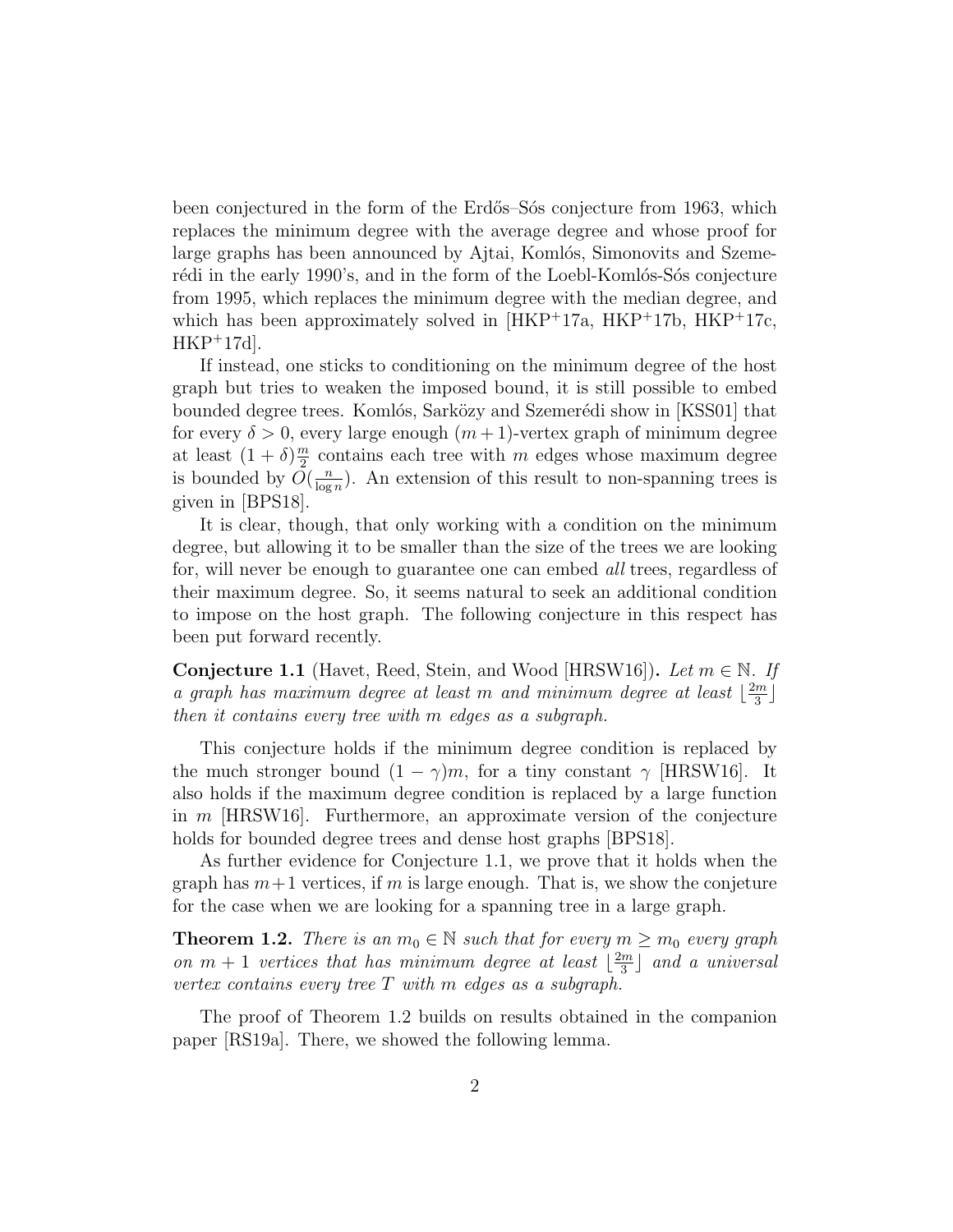**Lemma 1.3. [RS19a, Lemma 1.3]** For every  $\delta > 0$ , there is an  $m_{\delta}$  such that for any  $m \geq m_{\delta}$  the following holds for every graph G on  $m+1$  vertices that has minimum degree at least  $\lfloor \frac{2m}{3} \rfloor$  $\frac{2m}{3}$  and a universal vertex. If T is a tree with m edges, and some vertex of T is adjacent to at least  $\delta m$ leaves, then T embeds in G.

Lemma 1.3 covers the proof of our main result for all trees which have a vertex with many leaves, namely at least  $\delta m$  leaves, for some fixed  $\delta$ , but is of no help for trees which have no such vertex. This latter case is covered by the next lemma which will be proved in the present paper.

**Lemma 1.4.** There are  $m_1 \in \mathbb{N}$ , and  $\delta > 0$  such that the following holds for every  $m \geq m_1$ , and every graph G on  $m + 1$  vertices that has minimum degree at least  $\lfloor \frac{2m}{3} \rfloor$  $\frac{m}{3}$  and a universal vertex. If  $T$  is a tree with  $m$  edges such that no vertex of  $T$  is adjacent to more than

With these two lemmas at hand, the proof of our main result, Theorem 1.2, is straightforward.

δm leaves, then T embeds in G.

*Proof of Theorem 1.2.* We choose our output  $m_0$  for Theorem 1.2 by taking the maximum value of  $m_1$  and  $m_\delta$ , where  $m_1$  and  $\delta$  are given by Lemma 1.4, and  $m_{\delta}$  is given for input  $\delta$  by Lemma 1.3. Given now T and G as in the theorem, Lemma 1.4 covers the case that  $T$  has no vertex adjacent to more than  $\delta m$  leaves, and Lemma 1.3 covers the remaining case.  $\Box$ 

So all that remains is to prove Lemma 1.4. The idea of the proof is to first reserve a random set  $S \subseteq V(G)$  for later use. Then, we embed into  $G-S$  a very small subtree  $T^*$  of the tree T we wish to embed. Actually, we will only embed  $T^* - L$ , having chosen a subset  $L \subseteq V(T^*)$  of some low degree vertices (either leaves or vertices of degree 2). The vertices from  $L$ will be left out of the embedding for now, as they will only be embedded at the very end.

The set  $L$  is slightly larger than the set  $S$ . This gives us some free space when we embed  $T - T^*$ , which will be useful. In fact, this freedom makes it possible for us to use a lemma from [RS19a] (stated as Lemma 2.5 in the present paper) for embedding  $T - T^*$ , unless the graph G has a very special structure, in which case an ad-hoc embedding is provided by Lemma 2.6. After this, there is a small leftover set of vertices of G, which, together with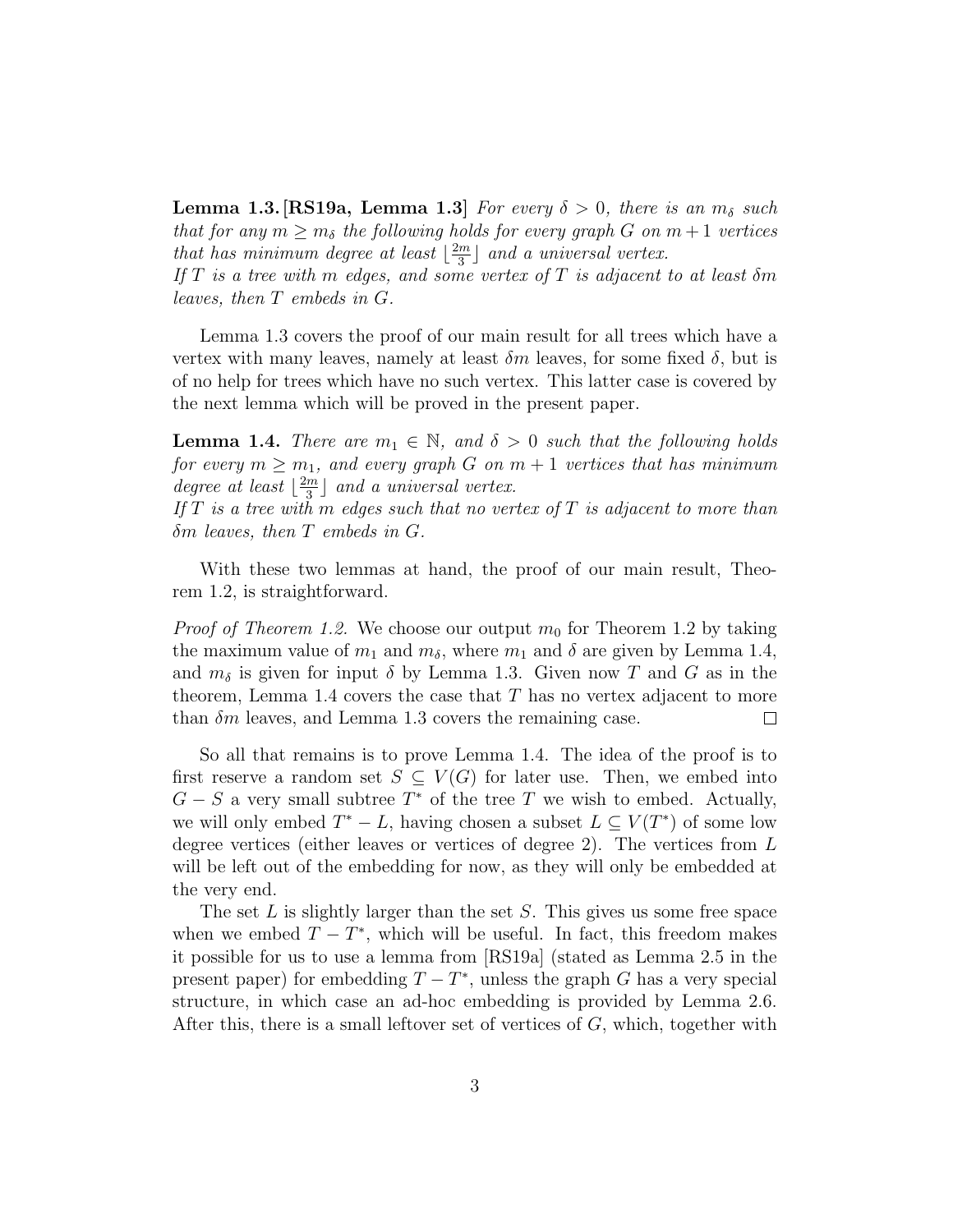the set  $S$ , serves for embedding the vertices from  $L$ , by using an absorption argument.

We formally organise the proof of Lemma 1.4 by splitting it up into four auxiliary lemmas, namely Lemma 2.2, Lemma 2.3, Lemma 2.5, and Lemma 2.6 (where Lemma 2.2 provides the subtree  $T^*$  from above, and Lemma 2.3 is responsible for absorbing the leftover vertices). The four lemmas will be stated in Section 2. That section also contains the proof of Lemma 1.4, under the assumption that Lemmas 2.2–2.6 hold, and the easy proof of Lemma 2.2. Lemma 2.5 was proved in [RS19a], so there are only two lemmas left we need to prove in the present paper. In the following two sections we state and prove two new lemmas, Lemma 3.1 and Lemma 4.1, which together imply Lemma 2.3. The last section of the paper is devoted to the proof of Lemma 2.6.

# 2 The Proof of Lemma 1.4

In the present section, we present our four auxiliary lemmas, Lemma 2.2, Lemma 2.3, Lemma 2.5, and Lemma 2.6, and then show how together, they imply Lemma 1.4.

We start with the simplest of our lemmas, Lemma 2.2, which will be proved at the end of the present section. This lemma enables us to find a convenient subtree  $T^*$  of a tree  $T$ . We need a quick definition before we give the lemma.

**Definition 2.1** ( $\gamma$ -nice subtree). Let T be a tree with m edges. Call a subtree  $T^*$  of T with root  $t^*$  a  $\gamma$ -nice subtree if

- (i)  $|V(T^*)| \leq \gamma m;$
- (ii) every component of  $T T^*$  is adjacent to  $t^*$ ,

and furthermore, one of the following conditions holds:

- (1)  $T^*$  contains at least  $\lceil \frac{\gamma m}{20} \rceil$  disjoint paths of length 5 and all vertices on these paths have degree at most 2 in T.
- (2)  $T^*$  contains at least  $\lceil \frac{\gamma m}{40} \rceil$  leaves from T.

If the former condition holds, we say  $T^*$  is of type 1, and if the latter condition holds, we say  $T^*$  is of type 2.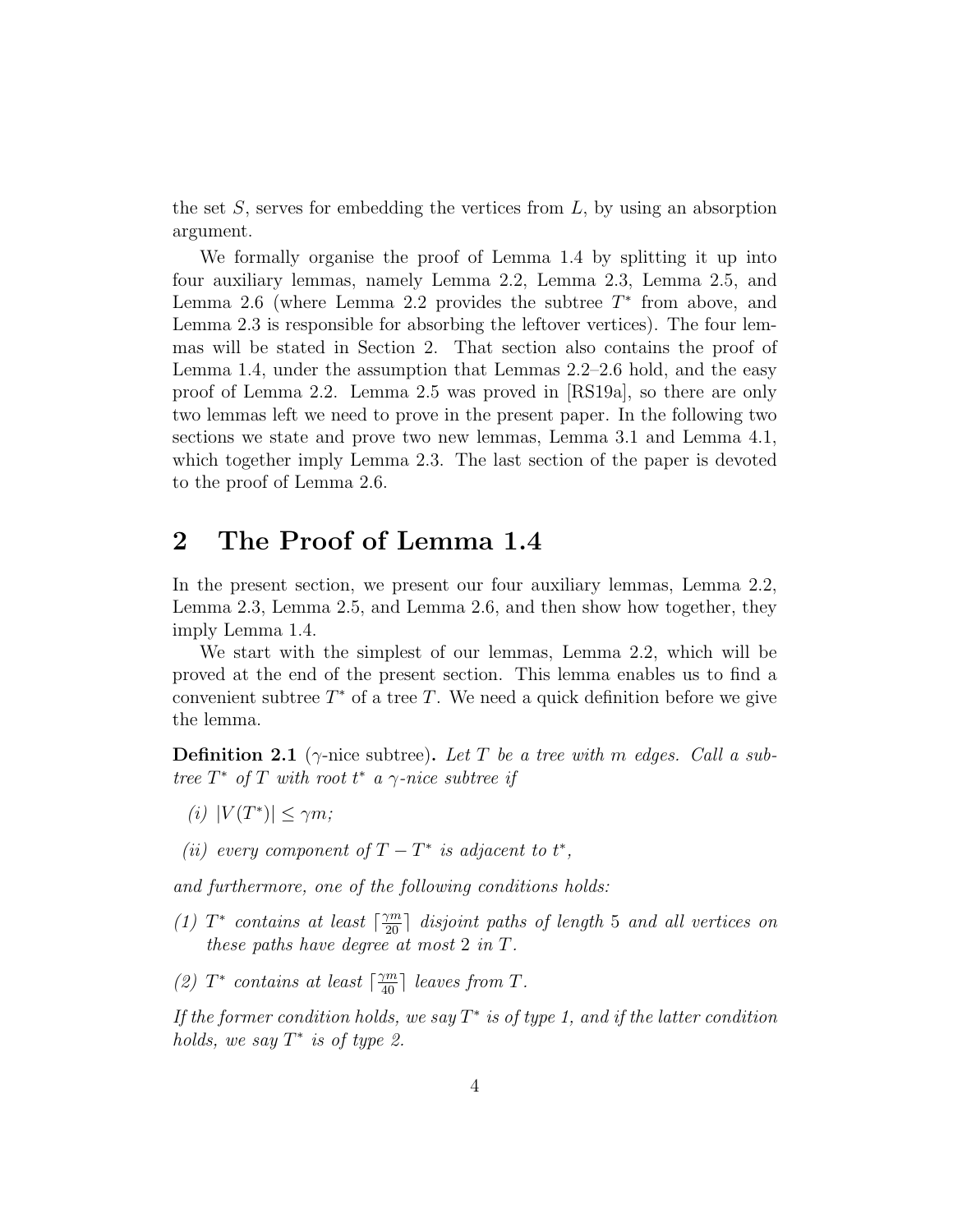We are now ready to state the lemma that finds the  $\gamma$ -nice subtree.

**Lemma 2.2.** For all  $0 < \gamma \leq 1$ , any tree with at least  $\frac{200}{\gamma}$  edges has a  $\gamma$ -nice subtree.

The proof of Lemma 2.2 is straightforward, but we prefer to leave it to the end of the present section, because our focus here is the proof of the main result.

Next, we exhibit a lemma that will enable us to transfer the embedding problem of the tree to an embedding problem of almost all of the tree, under the condition that we already embed a small part of it, namely a  $\gamma$ -nice subtree, beforehand.

For convenience, from now on let us call a graph  $m$ -good if it has  $m + 1$ vertices, minimum degree at least  $\lfloor \frac{2m}{3} \rfloor$  $\frac{m}{3}$  and a universal vertex.

**Lemma 2.3.** There is an  $m_0 \in \mathbb{N}$  such that the following holds for all  $m \geq$  $m_0$ , and all  $\gamma$  with  $\frac{2}{10^7} \leq \gamma < \frac{1}{30}$ .

Let  $G$  be an  $m$ -good graph, with universal vertex  $w$ . Let  $T$  be a tree with m edges, such that no vertex of T is adjacent to more than  $\frac{m}{10^{23}}$  leaves. Let  $T^*$ be a  $\gamma$ -nice subtree of T, rooted at vertex  $t^*$ .

Then there are sets  $L \subseteq V(T^*) \setminus \{t^*\}$  and  $S \subseteq V(G)$  satisfying

$$
|S|\leq |L|- \lceil (\frac{\gamma}{2})^4 m \rceil.
$$

Furthermore, for any  $w' \in V(G) - S$ , with  $w' \neq w$ , there is an embedding of  $T^* - L$  into  $G - S$ , with  $t^*$  embedded in w', such that the following holds. Any embedding of  $T - L$  into  $G - S$  extending our embedding of  $T^* - L$  can be extended to an embedding of all of T into G.

Below, we shall split Lemma 2.3 into two lemmas, Lemma 3.1 and Lemma 4.1, depending on the type of the  $\gamma$ -nice subtree. We will state and prove Lemma 3.1 in Section 3, and state and prove Lemma 4.1 in Section 4.

In order to state the remaining two of our four auxiliary lemmas, we need a simple definition. This definition describes the extremal case, where the graph G has a very specific structure (and therefore, the approach from the companion paper [RS19a] does not work).

**Definition 2.4.** Let  $\gamma > 0$ . We say a graph G on  $m + 1$  vertices is  $\gamma$ -special if  $V(G)$  consists of three mutually disjoint sets  $X_1, X_2, X_3$  such that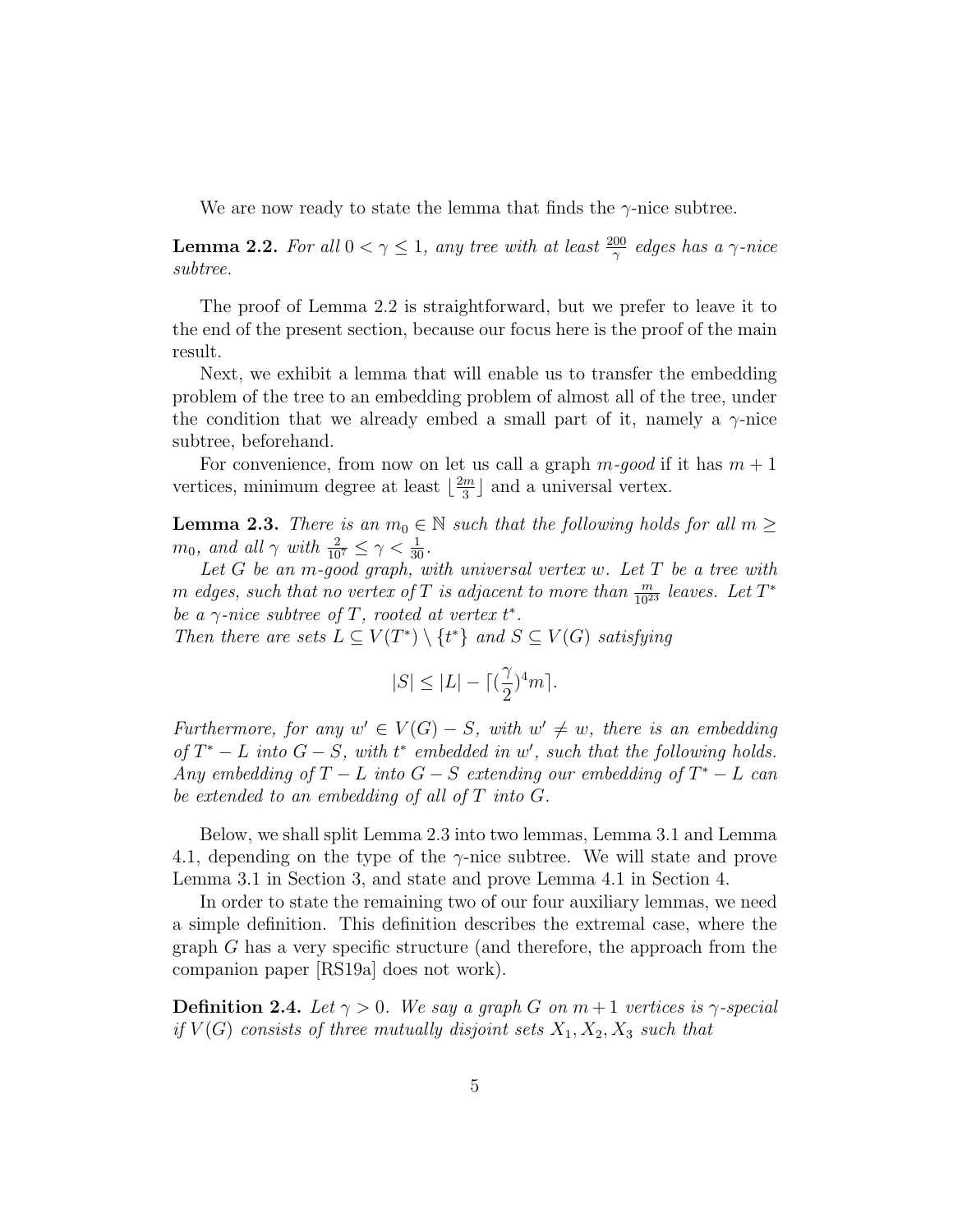- $\frac{m}{3} 3\gamma m \leq |X_i| \leq \frac{m}{3} + 3\gamma m$  for each  $i = 1, 2, 3$ ; and
- there are at most  $\gamma^{10}|X_1|\cdot |X_2|$  edges between  $X_1$  and  $X_2$ .

The following lemma, which excludes the extremal situation, was proved<sup>1</sup> in the companion paper [RS19a].

**Lemma 2.5.** [RS19a, Lemma 7.3] For all  $\gamma < \frac{1}{10^6}$  there are  $m_0 \in \mathbb{N}$  and  $\lambda > 0$  such that the following holds for all  $m \geq m_0$ .

Let G be an m-good graph, which is not  $\gamma$ -special. Let T be a tree with m edges such that no vertex in T is adjacent to more than  $\lambda m$  leaves. Let  $T^*$  be a  $\gamma$ -nice subtree of T, with root  $t^*$ , let  $L \subseteq V(T^*) \setminus \{t^*\}$ , and let  $S \subseteq V(G)$ such that  $|S| \leq |L| - \lceil \left(\frac{3}{2}\right)$  $\frac{\gamma}{2})^4 m$ .

If there is an embedding of  $T^* - L$  into  $G - S$ , then there is an embedding of  $T-L$  into  $G-S$  extending the embedding of  $T^*-L$ .

Our last auxiliary lemma deals with the extremal case as described in Definition 2.4.

**Lemma 2.6.** There are  $m_0 \in \mathbb{N}$ ,  $\beta \leq \frac{1}{10^{10}}$ , and  $\gamma_0, \gamma_1 \leq \frac{1}{50}$  such that the following holds for all  $m \geq m_0$ .

Suppose G is a  $\gamma_0$ -special  $(m+1)$ -vertex graph of minimum degree at least  $\lfloor \frac{2}{3}m \rfloor$ , and suppose  $T$  is a tree with  $m$  edges such that none of its vertices is adjacent to more than  $\beta m$  leaves. Let  $T^*$  be a  $\gamma_1$ -nice subtree of  $T$ , with root  $t^*$ , and let  $L \subseteq V(T^*) \setminus \{t^*\}$ . Assume there is a set  $S \subseteq V(G)$  such that  $|S| \leq |L| - \lceil \left(\frac{\gamma_1}{2}\right)$  $\frac{\gamma_1}{2})^4 m$ .

If, for any  $W \subseteq V(G) - S$  with  $|W| \geq \gamma_0 m$ , there is an embedding of  $T^* - L$ into  $G-S$ , with  $t^*$  embedded in W, then there is an embedding of  $T-L$  into  $G-S$  extending the given embedding of  $T^*-L$ .

We prove Lemma 2.6 in Section 5.

Let us close the section by showing how our four auxiliary lemmas imply Lemma 1.4.

Proof of Lemma 1.4. First, we apply Lemma 2.6 to obtain four numbers  $\beta, \gamma_0, \gamma_1 > 0$  and  $m_0^{Lem 2.6} \in \mathbb{N}$ . Next, we apply Lemma 2.3 to obtain a

<sup>&</sup>lt;sup>1</sup>We remark that for simplicity, we used a slightly weaker definition of a  $\gamma$ -nice tree in [RS19a], namely we did not require one of the conditions (1) and (2) to hold. Clearly, the lemma still holds with the stronger definition given here.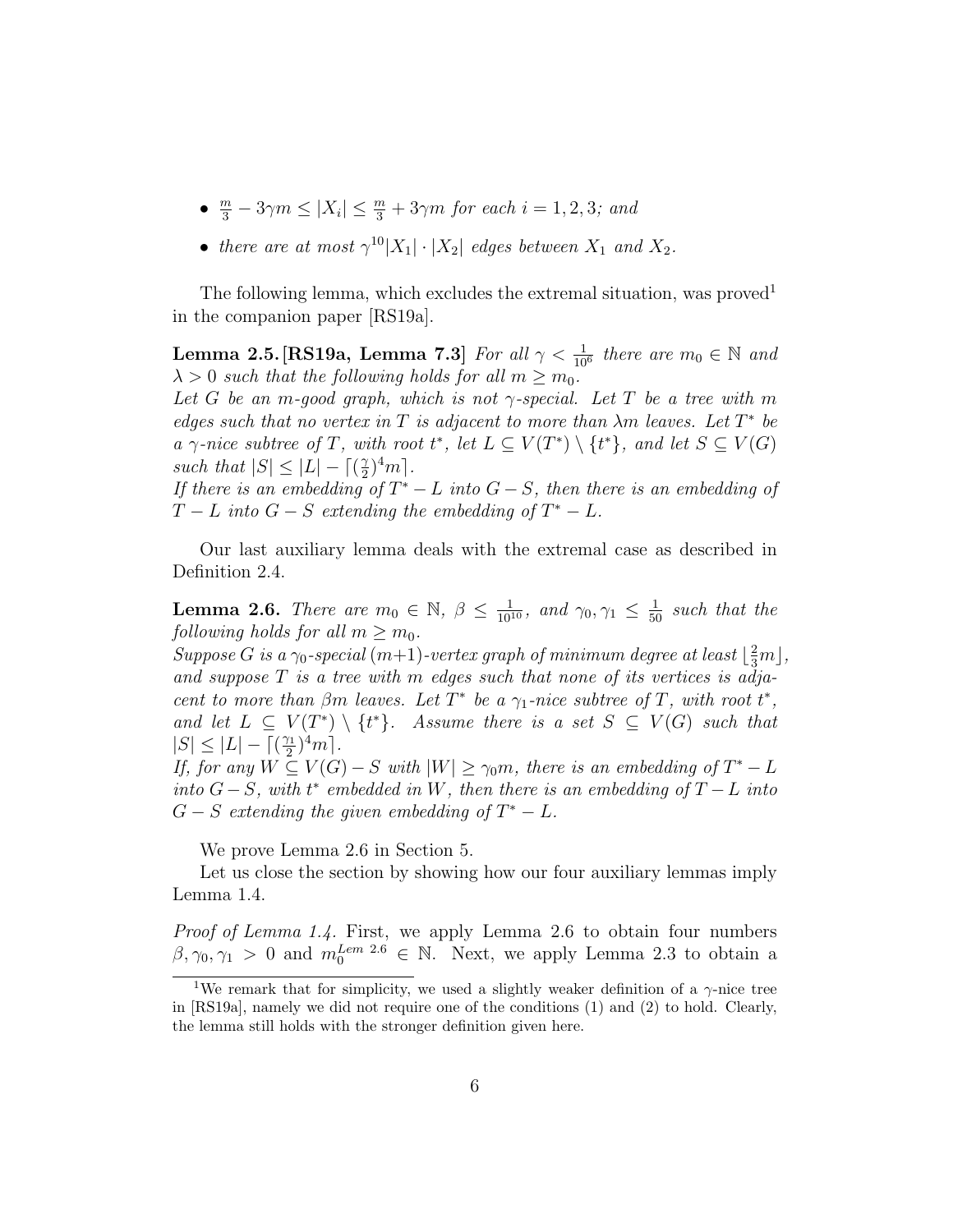number  $m_0^{Lem 2.3}$ . Finally, we apply Lemma 2.5 with input  $\gamma_0$  to obtain another integer  $m_0^{Lem}$  <sup>2.5</sup> as well as a number  $\lambda > 0$ .

For the output of Lemma 1.4, we will take

$$
m_1 := \max\{m_0^{Lem~2.6}, m_0^{Lem~2.3}, m_0^{Lem~2.5}, \frac{200}{\gamma_0}\},
$$

and

$$
\delta := \min\{\beta, \lambda, 10^{-23}\}.
$$

Now, consider an *m*-good graph  $G$ , and a tree T with m edges as in the statement of Lemma 1.4. Use Lemma 2.2 together with Lemma 2.3, once for each input  $\gamma_0$ ,  $\gamma_1$ , to obtain, for  $i = 0, 1$ , a  $\gamma_i$ -nice tree  $T_i^*$  with root  $t_i^*$ , and sets  $S_i$ ,  $L_i$  satifying

$$
|S_i| \leq |L_i| - \left(\frac{\gamma_i}{2}\right)^4 m.
$$

Moreover, for  $i = 0, 1$ , there are embeddings of  $T_i^* - L_i$  into  $G - S_i$  that map the vertex  $t_i^*$  to any given vertex, except possibly the universal vertex of G. Furthermore, Lemma 2.3 guarantees that, in order to embed  $T$  into  $G$ , we only need to extend, for either  $i = 0$  or  $i = 1$ , the embedding of  $T_i^* - L_i$ given by the lemma to an embedding of all of  $T - L_i$  into  $G - S$ .

For this, we will use Lemmas 2.5 and 2.6. More precisely, if G is not  $\gamma_0$ -special, then we can apply Lemma 2.5 to G with sets  $S_0$  and  $L_0$ , together with the tree  $T_0^*$ . If G is  $\gamma_0$ -special, we can apply Lemma 2.6 to G with sets  $S_1$  and  $L_1$ , together with the tree  $T_1^*$ . This finishes the proof of the lemma.  $\Box$ 

We now give the short proof of Lemma 2.2.

*Proof of Lemma 2.2.* As an auxiliary measure, we momentarily fix any leaf  $v_L$ of the given tree T as the root of T. Next, we choose a vertex  $t^*$  in T having at least  $\lfloor \frac{\gamma m}{2} \rfloor$  $\frac{m}{2}$  descendants, such that it is furthest from  $v_L$  having this property.

Then, each component of  $T - t^*$  that does not contain  $v_L$  has size at most  $\frac{\gamma m}{2}$  $\frac{m}{2}$ . So, there is a subset  $S^*$  of these components such that

$$
\left\lceil \frac{\gamma m}{2} \right\rceil \ \le \ \sum_{S \in S^*} |S| \ \le \ \gamma m.
$$

Now, consider the tree  $T^*$  formed by the union of the trees in  $S^*$  and the vertex  $t^*$ . The tree  $T^*$  clearly fulfills items (a) and (b) of Definition 2.1. If  $T^*$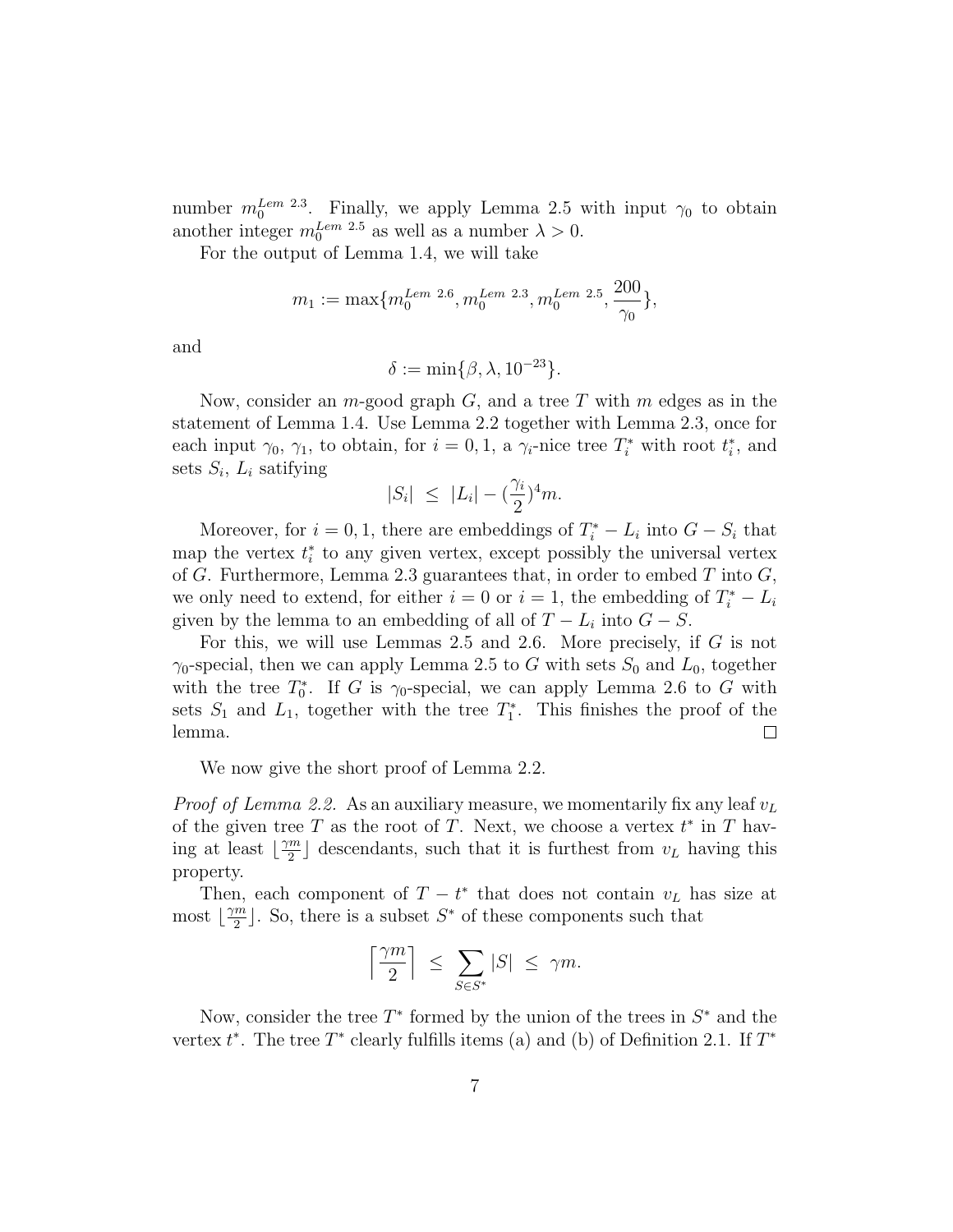contains at least  $\lceil \frac{\gamma m}{40} \rceil$  leaves of T, then  $T^*$  is  $\gamma$ -nice of type 2, and we are done.

Otherwise, delete from  $T^*$  all of the at most  $\left\lfloor \frac{\gamma m}{40} \right\rfloor$  vertices whose degree is greater than 2. It is easy to see that this leaves us with a set of at most  $\frac{\gamma m}{20}$ paths, together containing at least  $\frac{19}{40}\gamma m$  vertices. All vertices of these paths have degree at most 2 in T. Deleting at most four vertices on each path we can ensure all paths have lengths divisible by five, and together contain at least  $\frac{19}{40}\gamma m-4\cdot\frac{\gamma m}{20} \geq \frac{\gamma m}{4}+5$  vertices. Dividing each of the paths into paths of length five we obtain a set P of at least  $\lceil \frac{\gamma m}{20} \rceil$  disjoint paths in  $T^*$ . So,  $T^*$ is  $\gamma$ -nice of type 1.

#### 3 The Proof of Lemma 3.1

This section is devoted to the proof of the folloing lemma, which proves Lemma 2.3 for all  $\gamma$ -nice trees of type 1.

**Lemma 3.1.** There is an  $m_0 \in \mathbb{N}$  such that the following holds for all  $m \geq$  $m_0$ , and for all  $\gamma > 0$  with  $\frac{2}{10^7} \le \gamma < \frac{1}{30}$ .

Let  $G$  be an m-good graph. Let  $T$  be a tree with  $m$  edges, such that no vertex of T is adjacent to more than  $\frac{m}{10^{23}}$  leaves. Let T have a  $\gamma$ -nice subtree  $T^*$  of type 1, with root  $t^*$ .

Then there are sets  $L \subseteq V(T^*) \setminus \{t^*\}$  and  $S \subseteq V(G)$  satisfying  $|S| \leq |L|$  –  $\left(\frac{\gamma}{2}\right)$  $\mathbb{Z}^2$ <sup>4</sup>m. Furthermore, for any  $w \in V(G) - S$ , there is an embedding of  $T^* - L$  $\overline{a}$  into  $G-S$ , with  $t^*$  embedded in w, such that any embedding of  $T-L$  into  $G-S$  extending our embedding of  $T^* - L$  can be extended to an embedding of all of T into G.

In the proof of Lemma 3.1, some random choices are going to be made, and in order to see we are not far from the expected outcome, it will be useful to have the well-known Chernoff bounds at hand (see for instance [McD89]). For the reader's convenience let us state these bounds here.

Let  $X_1, \ldots, X_n$  be independent random variables satisfying  $0 \leq X_i \leq 1$ . Let  $X = X_1 + \ldots + X_n$  and set  $\mu := \mathbb{E}[X]$ . Then for any  $\varepsilon \in (0,1)$ , it holds that

$$
\mathbb{P}[X \ge (1+\varepsilon)\mu] \le e^{-\frac{\varepsilon^2}{2+\varepsilon}\mu} \quad \text{and} \quad \mathbb{P}[X \le (1-\varepsilon)\mu] \le e^{-\frac{\varepsilon^2}{2}\mu}.\tag{1}
$$

We are now ready for the proof of Lemma 3.1.

 $\Box$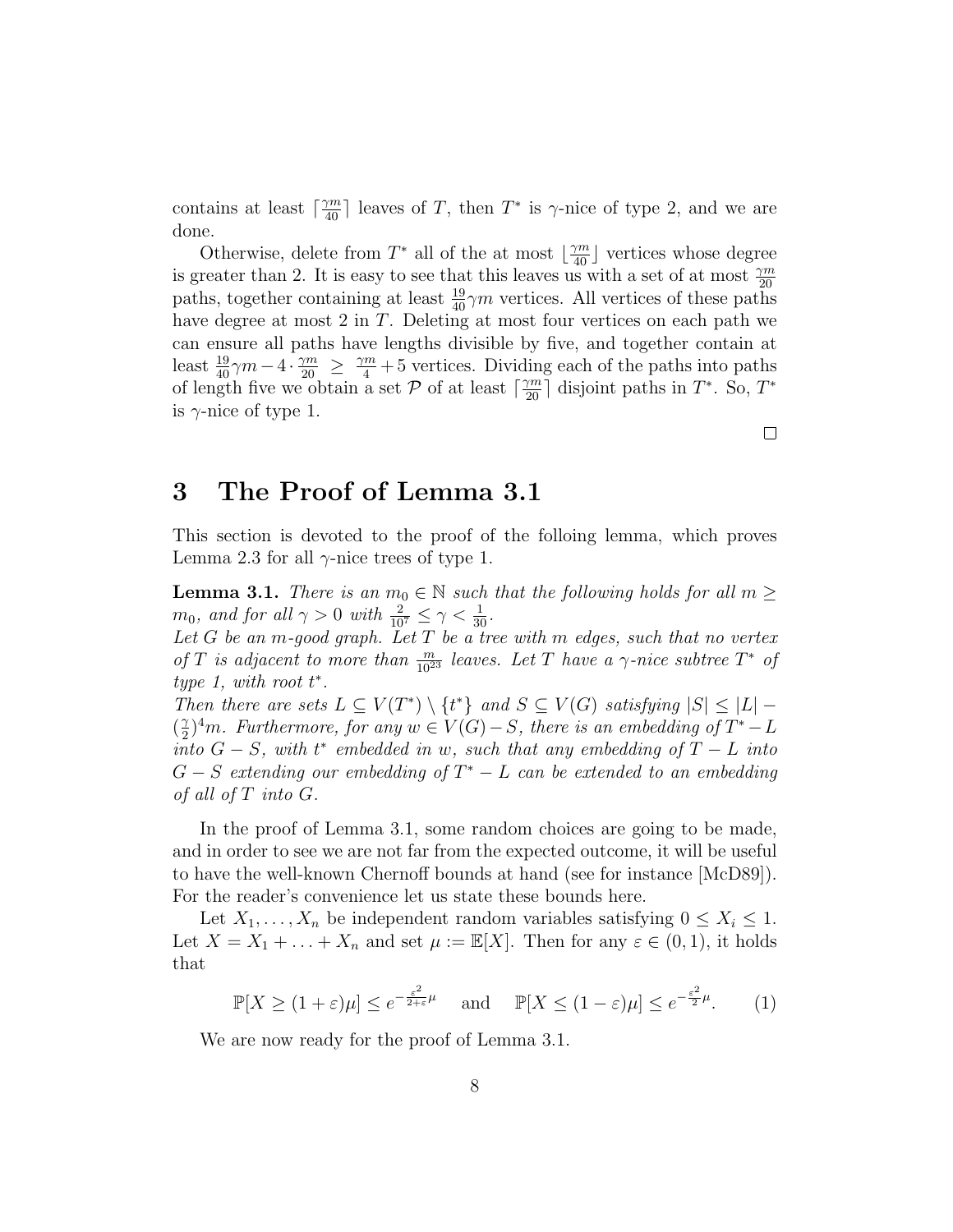*Proof of Lemma 3.1.* We choose  $m_0 = 10^{25}$ . Now assume that for some  $m \geq m_0$ , we are given an m-good graph G, and a tree T with m edges such that none of its vertices is adjacent to more than  $10^{-23}m$  leaves. We are also given a  $\gamma$ -nice subtree  $T^*$  of T, with root  $t^*$ , and a set P of disjoint paths of length five such that

$$
|\mathcal{P}| = \lceil \frac{\gamma m}{20} \rceil,
$$

for some  $\gamma$  as in the lemma.

We now define  $L$  as the set that consists of the fourth vertex (counting from the vertex closest to  $t^*$ ) of each of the paths from  $P$ . Clearly,

$$
|L| = \lceil \frac{\gamma m}{20} \rceil \ge \lceil \frac{m}{10^8} \rceil,\tag{2}
$$

by our assumptions on  $\gamma$ .

In order to prove Lemma 3.1, we need to do three things. First of all, we need to find a set  $S \subseteq V(G)$  of size at most  $|L| - \left(\frac{2}{2}\right)$  $(\frac{\gamma}{2})^4 m$ . Then, given any vertex  $w \in V(G) - S$ , we have to embed  $T - L$  into  $G - S$ , with  $t^*$  going to w. Finally, we need to make sure that any extension of this embedding to an embedding of all of  $T - L$  into  $G - S$  can be completed to an embedding of all of T.

It is clear that for the last point to go through, it will be crucial to have chosen both  $S$  and the set  $N$  of the images of the neighbours of the vertices in  $L$  carefully, in order to have the necessary connections between  $N$  and  $S$ . Our solution is to choose both  $S$  and  $N$  randomly. More precisely, choose a set S of size

$$
|S| = |L| - \lceil (\frac{\gamma}{2})^4 m \rceil \tag{3}
$$

uniformly and independently at random in  $V(G - w)$ . Also, choose a set N of size

$$
|N| = 2|L| \tag{4}
$$

uniformly and independently at random in  $V(G - w - S)$ .

Now, we can proceed to embed  $T' := T - L$  into  $G - S$ . We will start by embedding the neighbours of vertices in  $L$  arbitrarily into  $N$ . Let us keep track of these by calling  $n_1(x)$  and  $n_2(x)$  the images of the neighbours of x, for each  $x \in L$ .

Next, we embed  $t^*$  into  $w$ , and then proceed greedily, using a breadth-first order on  $T^*$  (skipping the vertices of  $L$  and those already embedded into  $N$ ). Each vertex we embed has at most two neighbours that have been embedded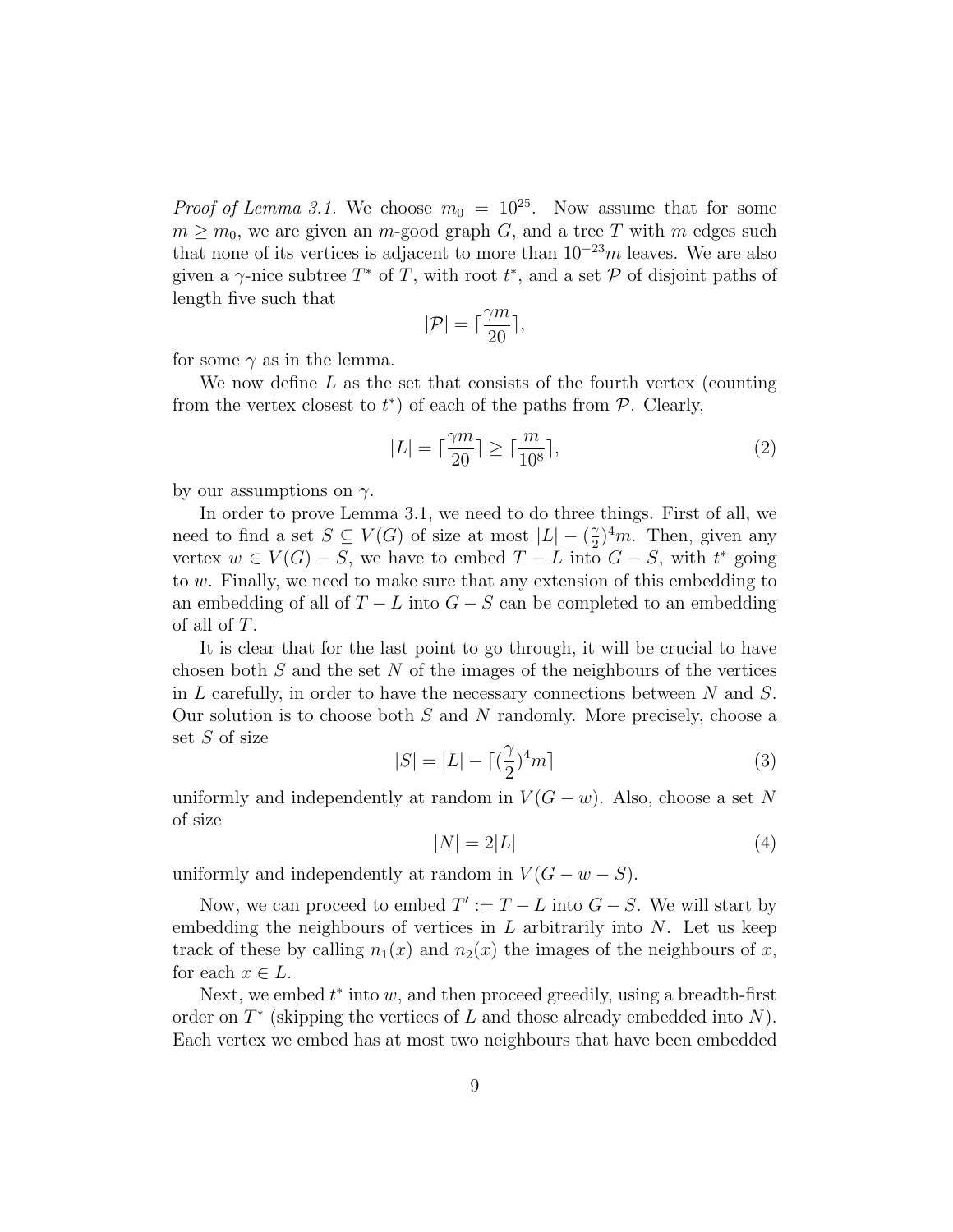earlier (usually this is just the parent, but parents of vertices embedded into N have two such neighbours, and the root of  $T'$  has none). So, since  $G$ has minimum degree at least  $\lfloor \frac{2m}{3} \rfloor$  $\frac{m}{3}$  and given the small size of T', we can easily embed all of  $T'$  as planned.

It remains to prove that any extensions of this embedding can be completed to an embedding of all of  $T$ . This will be achieved by the following claim, which finishes the proof of Lemma 3.1.

Claim 3.2. For any set R of  $|L|-|S|$  vertices, there is a bijection between L and  $S \cup R$  mapping each vertex  $x \in L$  to a common neighbour of  $n_1(x)$ and  $n_2(x)$ .

In order to prove Claim 3.2, we define an auxiliary bipartite graph H having  $V(G - w)$  on one side, and L on the other. We put an edge between  $v \in V(G - w)$  and  $x \in L$  if v is adjacent to both  $n_1(x)$  and  $n_2(x)$ . We are interested in the subgraph  $H'$  of H that is obtained by restricting the  $V(G-w)$ -side to the set  $S\cup R$  (but sometimes it is enough to consider degrees in  $H$ ).

By the minimum degree condition on  $G$ , the expectation of the degree in H of any vertex  $v \in V(G - w)$  is

$$
\mathbb{E}(\deg_H(v))\geq (\frac{199}{300})^2|L|,
$$

since v has at least  $\left[\frac{2}{3}m-1\right] \ge \frac{199}{300}m$  neighbours in  $G-w$ , and thus, for any given  $x \in L$ , each  $n_i(x)$  is adjacent to v with probability at least  $\frac{199}{300}m$ . Therefore, the probability that all vertices of G have degree at least

$$
d:=(\frac{198}{300})^2|L|
$$

is bounded from below by

$$
\mathbb{P}[\delta(G) \ge d] \ge 1 - \sum_{v \in V(G-w)} \mathbb{P}[deg_H(v) < d]
$$
\n
$$
\ge 1 - (m+1) \cdot e^{-\left(\frac{397}{199 \cdot 300}\right)^2 \frac{|L|}{2}}
$$
\n
$$
\ge 0.9999,
$$

where we used (1) (Chernoff's bound) with  $\varepsilon = \frac{199^2 - 198^2}{199^2} = \frac{397}{199^2}$  $\frac{397}{199^2}$ , our bound on the size of L as given in (2) and the fact that  $m \geq 10^{25}$ .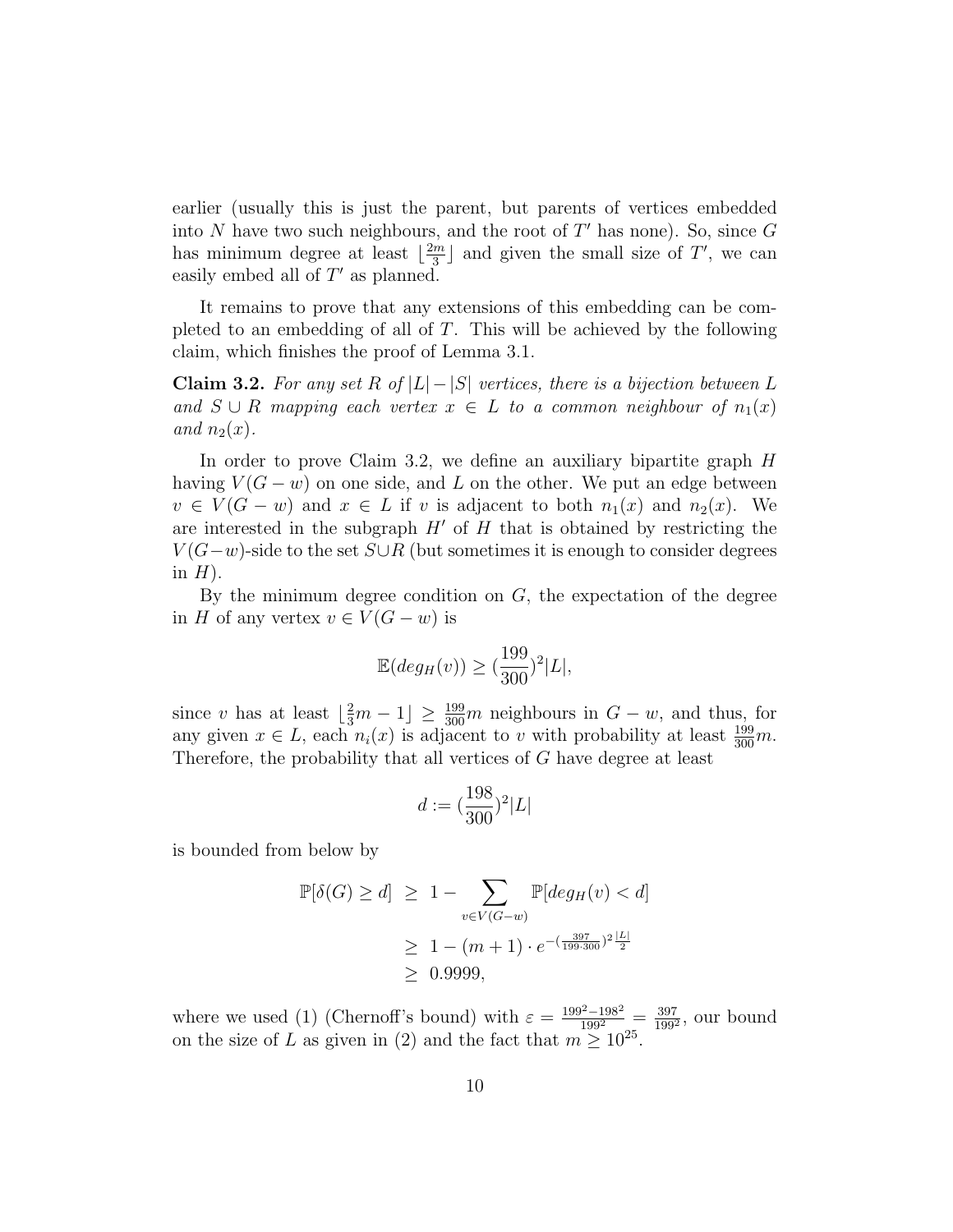Furthermore, since G has minimum degree at least  $\lfloor \frac{2}{3}m \rfloor$ , we know that for each  $x \in L$ , vertices  $n_1(x)$  and  $n_2(x)$  have at least  $\frac{1}{3}m-3$  common neighbours in  $G - w$ . Therefore, every vertex of L has degree at least  $\frac{1}{3}m - 3$ in  $H$ . However, we are interested in the degree of these vertices into the set  $S$ . For a bound on this degree, first note that the expected degree of any vertex of L into the set S is bounded from below by  $\frac{999}{3000}|S|$ . Now again apply (1) (Chernoff's bound), together with the fact that  $|S| \ge 10^{17}$ , to obtain that with probability greater than 0.9999, every element of  $L$  is incident to at least  $\frac{998}{3000}|S|$  vertices of S.

Resumingly, we can say that with probability greater than 0.999 we chose the sets  $S$  and  $N$  such that the resulting graph  $H$  obeys the following degree conditions:

- (A) the minimum degree of  $V(G w)$  into L is at least  $(\frac{198}{300})^2 |L|$ ; and
- (B) the minimum degree of L into S is at least  $\frac{998}{3000}|S|$ .

Let us from now on assume that we are in the likely situation that both  $(A)$  and  $(B)$  hold.

Further, assume there is no matching from  $S \cup R$  to L in H'. Then by Hall's theorem, there is a partition of  $L$  into sets  $L'$  and  $L''$  and a partition of  $S \cup R$  into sets J' and J" such that there are no edges from L' to J", and such that

$$
|J'| < |L'| \text{ and } |L''| < |J''|.
$$

Since  $J'' \neq \emptyset$ , and since by (A), each vertex in  $J''$  has degree at least  $(\frac{198}{300})^2|L|$  into L, and thus into L'', we deduce that

$$
|J''| > |L''| \ge (\frac{198}{300})^2 |L|.
$$
 (5)

Since also  $L' \neq \emptyset$ , and by (B), each of its elements has at least  $\frac{998}{3000}|S|$ neighbours in  $S \cap J'$ , we see that

$$
|L'| > |J'| \ge \frac{998}{3000}|S|.
$$

Thus, using (2) and (3), as well as our upper bound on  $\gamma$ , we can calculate that

$$
|L''| = |L| - |L'| \le |S| + \left\lceil \left(\frac{\gamma}{2}\right)^4 m \right\rceil - \frac{998}{3000} |S| \le \frac{2003}{3000} |S|.
$$
 (6)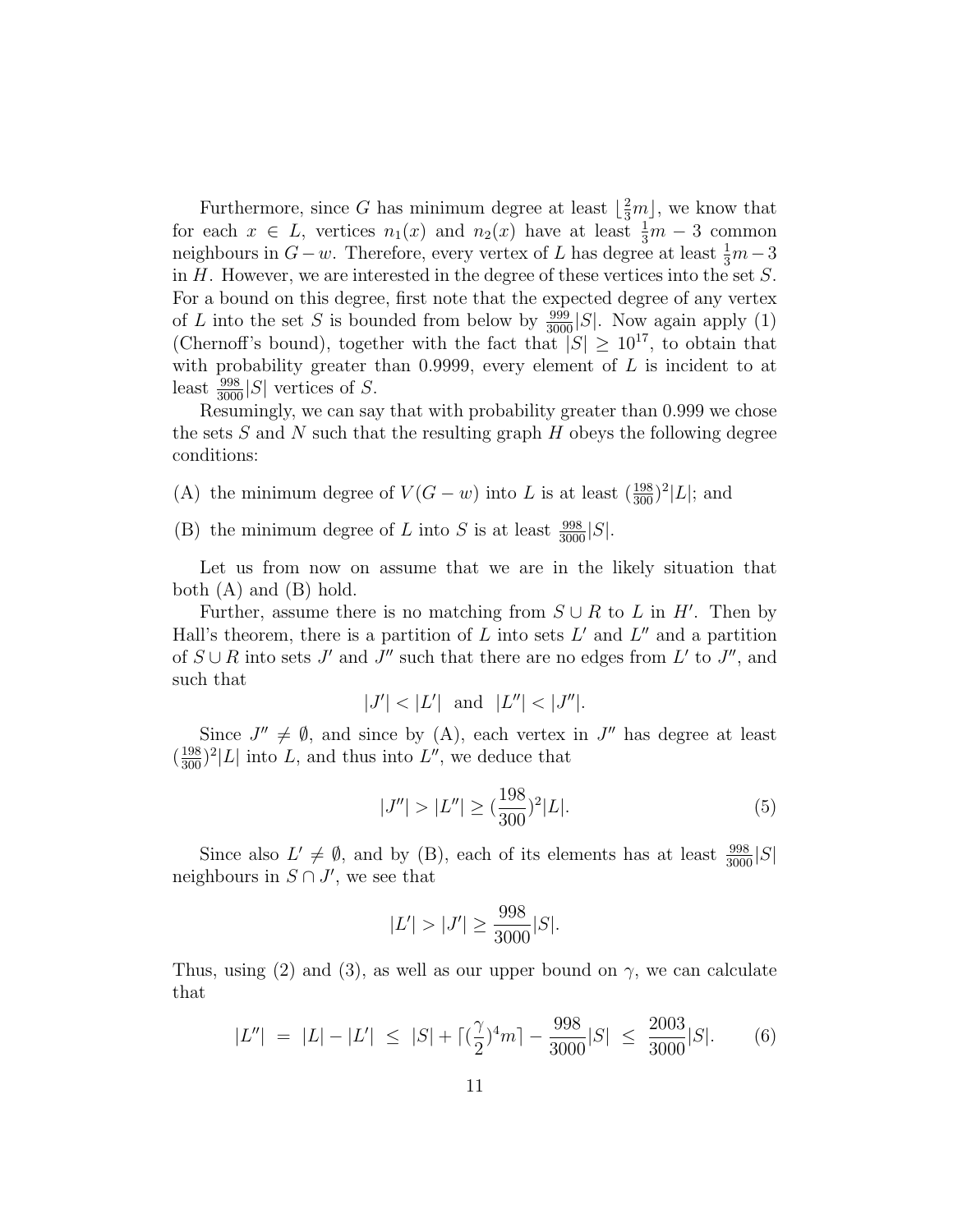Let us iteratively define a subset  $S^*$  of  $S \cap J''$  as follows. We start by putting an arbitrary vertex  $v_0 \in S \cap J''$  into  $S^*$ , and while there is a vertex of  $S \cap J''$  whose neighbourhood contains  $\frac{m}{1000 \log m}$  vertices which are not in the neighbourhood of  $S^*$ , we augment  $S^*$  by adding any such vertex v that maximises  $N(v) - N(S^*)$ . We stop when there is no suitable vertex that can be added to  $S^*$ . Note that  $|S^*| \leq 1000 \log m$ .

Our plan is to show next that the set  $S^*$  has certain properties which are unlikely to be had by *any* set having certain other properties that  $S^*$  has (for instance, having size at most  $1000 \log m$ ). More precisely, the probability that a set like  $S^*$  exists will be bounded from above by 0.005. This will finish the proof of Claim 3.2, as we then know that with probability at least 0.99 we chose sets  $S$  and  $N$  such that in the resulting graph  $H'$ , the desired matching exists, and thus Claim 3.2 holds.

So, let us define Q as the set of all subsets of  $V(G - w)$  having size at most  $1000 \log m$ . For each  $Q \in \mathcal{Q}$ , let  $V_1(Q)$  be the set consisting of all vertices of  $G - w$  which have less than  $\frac{m}{1000 \log m}$  neighbours outside  $N(Q)$  (in the graph  $G - w$ ).

Finally, let  $\mathcal{Q}' \subseteq \mathcal{Q}$  contain all  $Q \in \mathcal{Q}$  for which

$$
\frac{m}{10^9} \le |V_1(Q)| \le \frac{m}{3} + \frac{m}{\log m} + 2. \tag{7}
$$

Observe that, for  $Q \in \mathcal{Q}'$  fixed, the expected size of  $V_1(Q) \cap S$  is

$$
\mathbb{E}[V_1(Q) \cap S] = |V_1(Q)| \cdot \frac{|S|}{m}
$$

because S was chosen at random in  $G - v$ . So by (3) and (2), and by (7), we see that

$$
\frac{1}{2} \cdot \frac{m}{10^{17}} \le \mathbb{E}[V_1(Q) \cap S] \le \frac{|S|}{3} + \frac{|S|}{\log m} + 2 \le \frac{38}{100}|S|,
$$
 (8)

where the last inequality follows from the fact that  $m > 10^{25}$ . Now, we can use (1) (Chernoff's bound) and the first inequality of (8) to bound the probability that  $|V_1(Q) \cap S|$  exceeds its expectation by a factor of at least  $\frac{20}{19}$ as follows:

$$
\mathbb{P}\Big[|V_1(Q) \cap S| \ge \frac{20}{19} \cdot \mathbb{E}[V_1(Q) \cap S]\Big] \le e^{-\frac{\mathbb{E}[V_1(Q) \cap S]}{820}} \le e^{-\frac{m}{164 \cdot 10^{18}}} \le \frac{0.001}{m^{\log m}}.
$$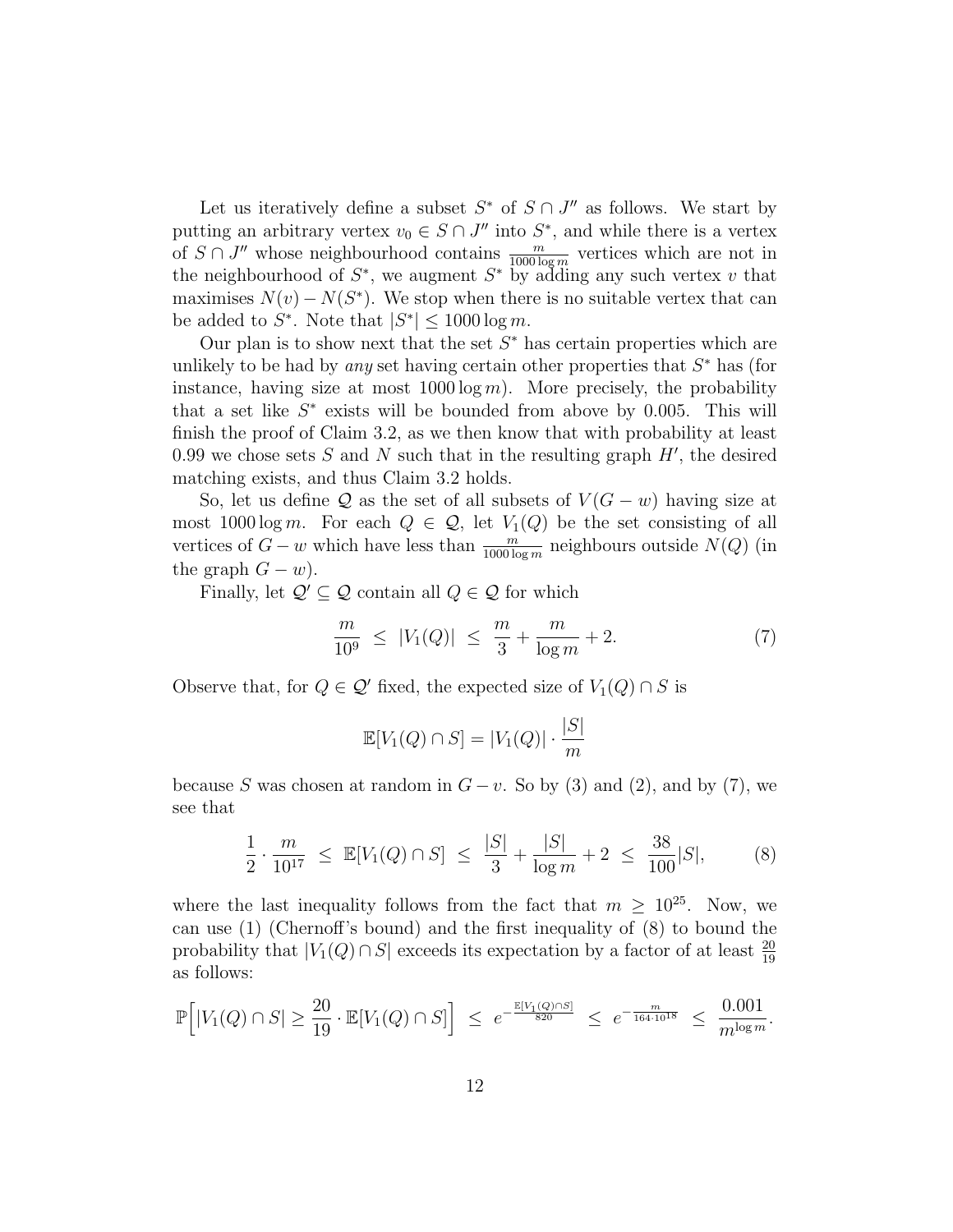Since by (8), we know that

$$
\frac{20}{19} \cdot \mathbb{E}[V_1(Q) \cap S] < \frac{41}{100}|S|,
$$

and since  $|Q| \leq m^{\log m}$  for each  $Q \in \mathcal{Q}$ , we can deduce that

$$
\mathbb{P}\Big[\exists Q \in \mathcal{Q}' \text{ with } |V_1(Q) \cap S| \ge \frac{41}{100}|S| \Big] \le 0.001. \tag{9}
$$

Now, let us turn back to the set  $S^*$ . First of all, we note that by the definition of  $S^*$ , we have  $S \cap J'' \subseteq V_1(S^*)$ . Thus, we can use (5) and (3) to deduce that

$$
|V_1(S^*) \cap S| \ge |J''| - |R|
$$
  
\n
$$
\ge (\frac{198}{300})^2 |L| - \left[ (\frac{\gamma}{2})^4 m \right]
$$
  
\n
$$
\ge (\frac{197}{300})^2 |S|
$$
  
\n
$$
> \frac{43}{100} |S|.
$$
 (10)

So, by (2) and (3), the first inequality of (7) holds for  $Q = S^*$ .

For a moment, assume that  $N(S^*) \leq \frac{999}{1000}m$ . Then, also the second inequality of (7) holds for  $Q = S^*$ , as otherwise, each of the at least  $\frac{m}{1000}$  vertices of  $V(G - w) \setminus N(S^*)$  sees at least  $\frac{m}{\log m}$  vertices of  $V_1(S^*)$ , and so, by the definition of  $S^*$ , we have that

$$
\frac{m}{1000} \cdot \frac{m}{\log m} \le e(V_1(S^*), V(G - w) \setminus N(S^*))
$$
  

$$
< \frac{m}{1000 \log m} \cdot |V_1(S^*)|
$$
  

$$
\le \frac{m^2}{1000 \log m},
$$

a contradiction. Hence  $S^* \in \mathcal{Q}'$ . But then, according to (9), we know that (10) is not likely to happen. So, with probability at least 0.998, we chose  $S$  in a way that all three of  $(A)$ ,  $(B)$ , and

(C) 
$$
|N(S^*)| \ge \frac{999}{1000}m
$$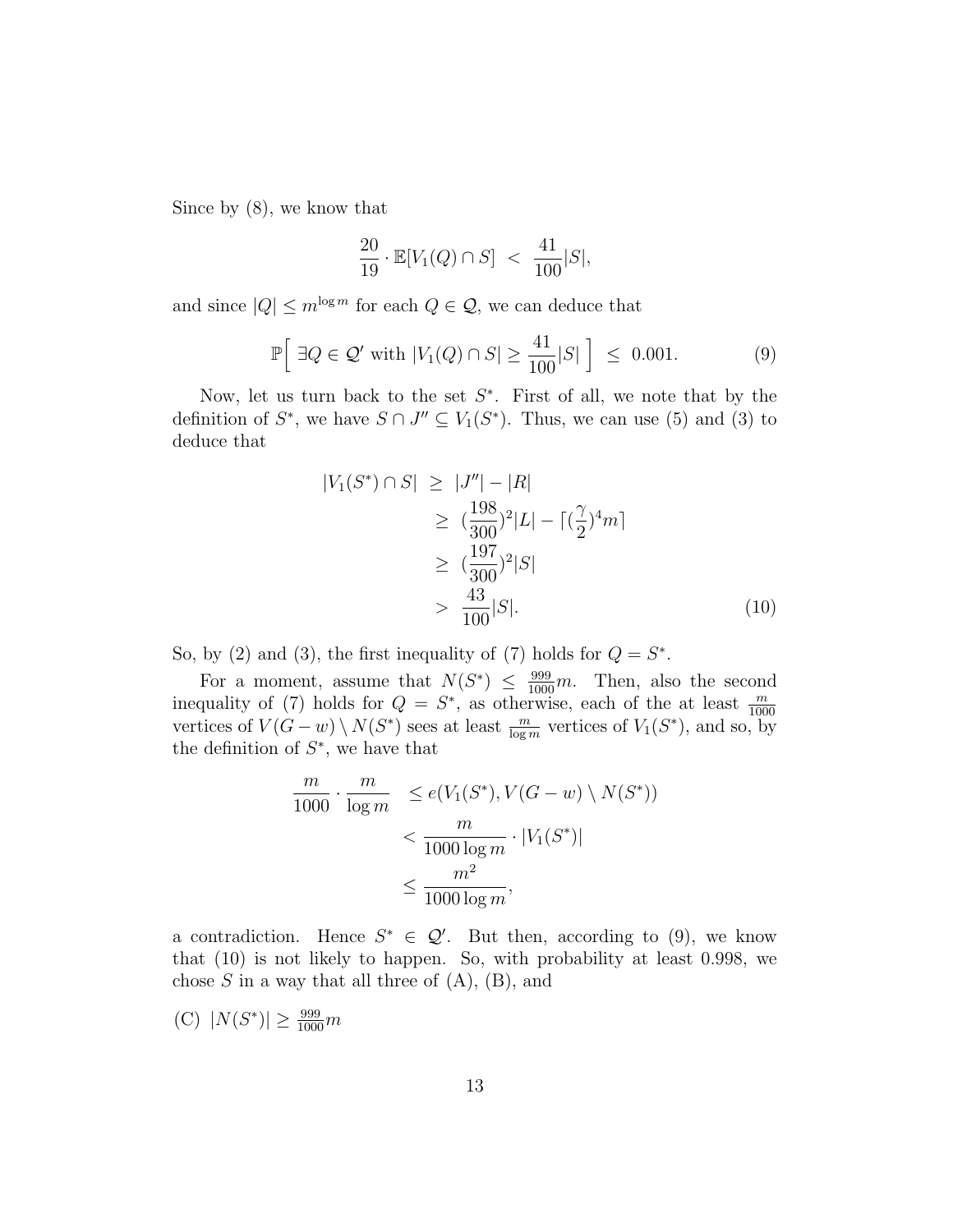hold. We will from now on assume that we are in this likely case.

Consider the set  $\mathcal{Q}''$  which consists of all sets  $Q \in \mathcal{Q}$  for which the first inequality in (7) holds, and for which  $|N(Q)| \ge \frac{999}{1000}m$ . By (10) and by (C),  $S^* \in \mathcal{Q}''$ .

Call  $\mathcal{Q}''_+$  the set of all  $Q \in \mathcal{Q}''$  for which at least one of the following holds:

- *Q* has a vertex of degree at least  $\frac{2m}{3} + \frac{m}{100}$ ; or
- Q has two vertices  $v, v'$  such that each sees at least  $\frac{m}{100}$  vertices outside the neighbourhood of the other one.

We are going to show that the sets  $Q \in \mathcal{Q}_+^{\prime\prime}$  typically have larger neighbourhoods in L than  $S^*$  has, and will thus be able to conclude that  $S^* \notin \mathcal{Q}_+^{\prime\prime}$ , which will be crucial for the very last part of the proof.

For this, let  $X(Q)$  be the set of unordered pairs  $\{v, v'\}$  of distinct vertices which have a common neighbour in Q, for each  $Q \in \mathcal{Q}''$ . Then, because of the minimum degree condition we imposed on the graph  $G$ , we know that each vertex  $v \in N(Q)$  is in at least  $\frac{2m}{3}$  $\lfloor \frac{m}{3} \rfloor - 2$  pairs of  $X(Q)$ . So, since N was chosen at random in  $V(G-w)$ , and because of the definition of  $\mathcal{Q}''$ , we know that for any fixed set  $Q \in \mathcal{Q}''$ , and any fixed vertex  $x \in L$ , the probability that  $n_1(x)$  and  $n_2(x)$  have a common neighbour in Q can be bounded as follows:

$$
\mathbb{P}[\{n_1(x), n_2(x)\} \in X(Q)] \ge \frac{\frac{999m}{1000} \cdot (\lfloor \frac{2m}{3} \rfloor - 2)}{m^2}.
$$

However, if we take any fixed  $Q \in \mathcal{Q}''_+$ , and any fixed  $x \in L$ , the bound becomes

$$
\mathbb{P}[\{n_1(x), n_2(x)\} \in X(Q)] \ge \frac{\frac{999m}{1000} (\lfloor \frac{2m}{3} \rfloor - 2) + \min\{(\frac{2m}{3} + \frac{m}{100})\frac{m}{100}, (\frac{m}{3} - 2)\frac{m}{100}\}}{m^2}
$$

$$
\ge \frac{669}{1000},
$$

where the two entries in the minimum stand for the two scenarios that may cause the set  $Q$  to belong to  $\mathcal{Q}''_+$ . In order to to see the term for the second scenario, observe that vertices v and v' have at least  $\frac{m}{3} - 2$  common neighbours, and each of these neighbours belongs to at least  $\frac{2m}{3}$  $\left\lfloor \frac{m}{3} \right\rfloor - 2 + \frac{m}{100}$ pairs of  $X(Q)$ .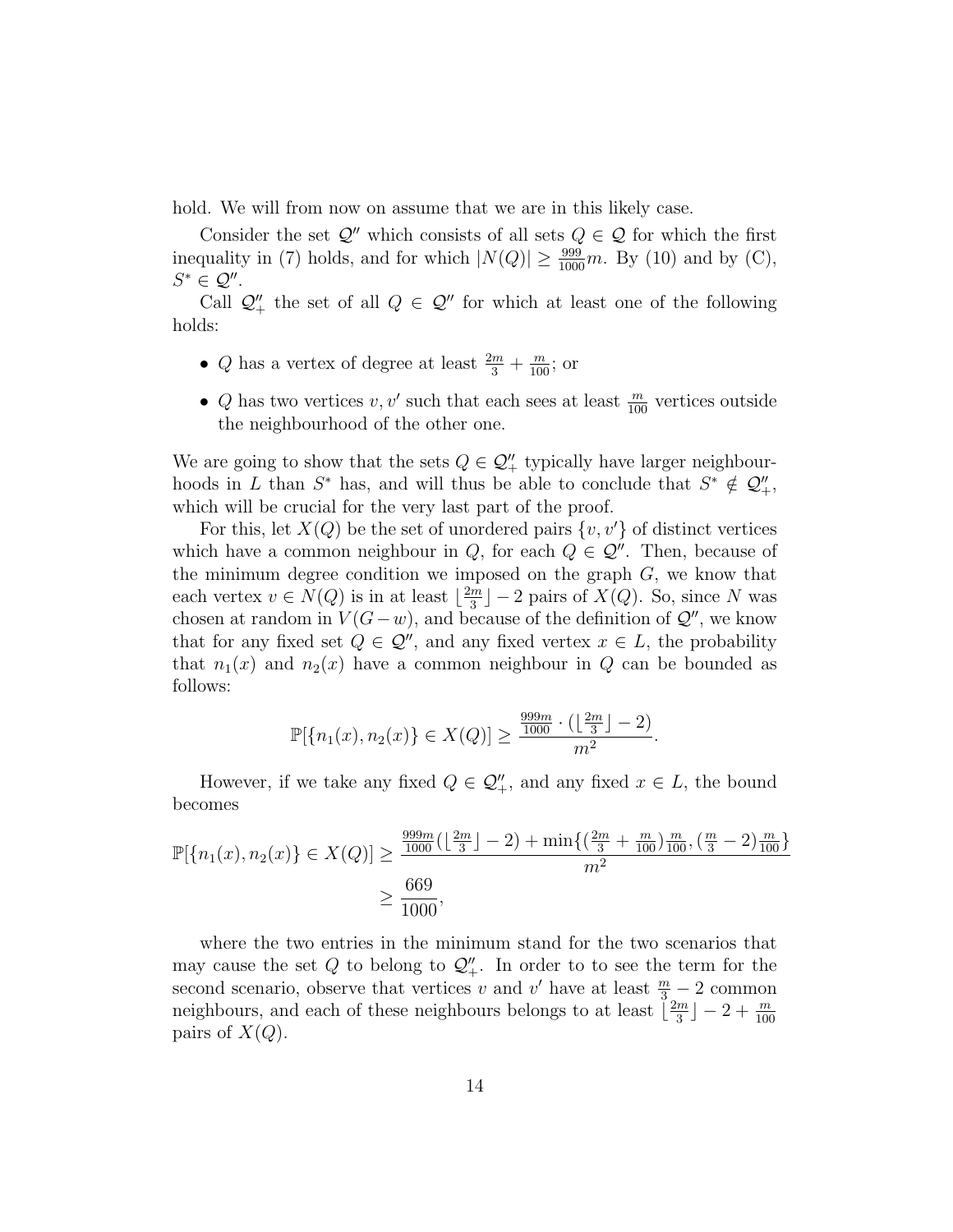Therefore, fixing  $Q \in \mathcal{Q}''_+$ , and letting  $L(Q)$  denote the sets of all  $x \in L$ with  $\{n_1(x), n_2(x)\}\in X(Q)$ , we know that the expected size of  $L(Q)$  is bounded by

$$
\mathbb{E}\Big[|L(Q)|\Big] \ge \frac{669}{1000}|L|.
$$

As above, we can apply the Chernoff bound (1) to see that with very high probability,  $|L(Q)|$  is not much smaller than its expectation:

$$
\mathbb{P}\Big[|L(Q)| \le \frac{668}{669} \cdot \mathbb{E}[|L(Q)|]\Big] \ \le \ e^{-\frac{\mathbb{E}[|L(Q)|]}{2 \cdot 669^2}} \ \le \ e^{-\frac{|L|}{2 \cdot 10^6}} \ \le \ e^{-\frac{m}{2 \cdot 10^{14}}} \ \le \ \frac{0.001}{m \log m},
$$

where we use (2) and the fact that  $m \geq 10^{25}$ . So with probability at least 0.997, we have chosen N in a way that  $(A)$ ,  $(B)$ ,  $(C)$ , and also

(D) 
$$
|L(Q)| > \frac{668}{1000}|L| = \frac{2004}{3000}|L|
$$
 for every  $Q \in \mathcal{Q}''_+$ 

hold.

Because of (6) (and (3)), and since  $L'' \supseteq L(S^*)$ , this means that

 $S^* \notin \mathcal{Q}_+^{\prime\prime}$ .

In particular, the degree of  $v_0$  (in  $G - w$ ) is less than  $\frac{2m}{3} + \frac{m}{100}$ , and each vertex of  $S^*$  has less than  $\frac{m}{100}$  neighbours outside  $N(v_0)$ . Moreover, by the choice of  $S^*$ , we can deduce that

every vertex in  $S \cap J''$  has less than  $\frac{m}{100}$  $\frac{10}{100}$  neighbours outside  $N(v_0)$ . (11)

By (3) and by (6), and since  $|R| = |L| - |S|$ , we know that

$$
|S \cap J''| \ge |J''| - |R| \ge (\frac{198}{300})^2 |L| - \left[ (\frac{\gamma}{2})^4 m \right] > \frac{2}{5} |S|.
$$
 (12)

Fix a subset Z of size  $\frac{m}{4}$  of  $G - w - N(v_0)$ , and let us look at the average degree d of the vertices of Z into  $S \cap J''$ . We have

$$
d \cdot \frac{m}{4} = \sum_{v \in Z} deg(v, S \cap J'') = \sum_{v \in S \cap J''} deg(v, Z) \le \frac{m \cdot |S \cap J''|}{100},
$$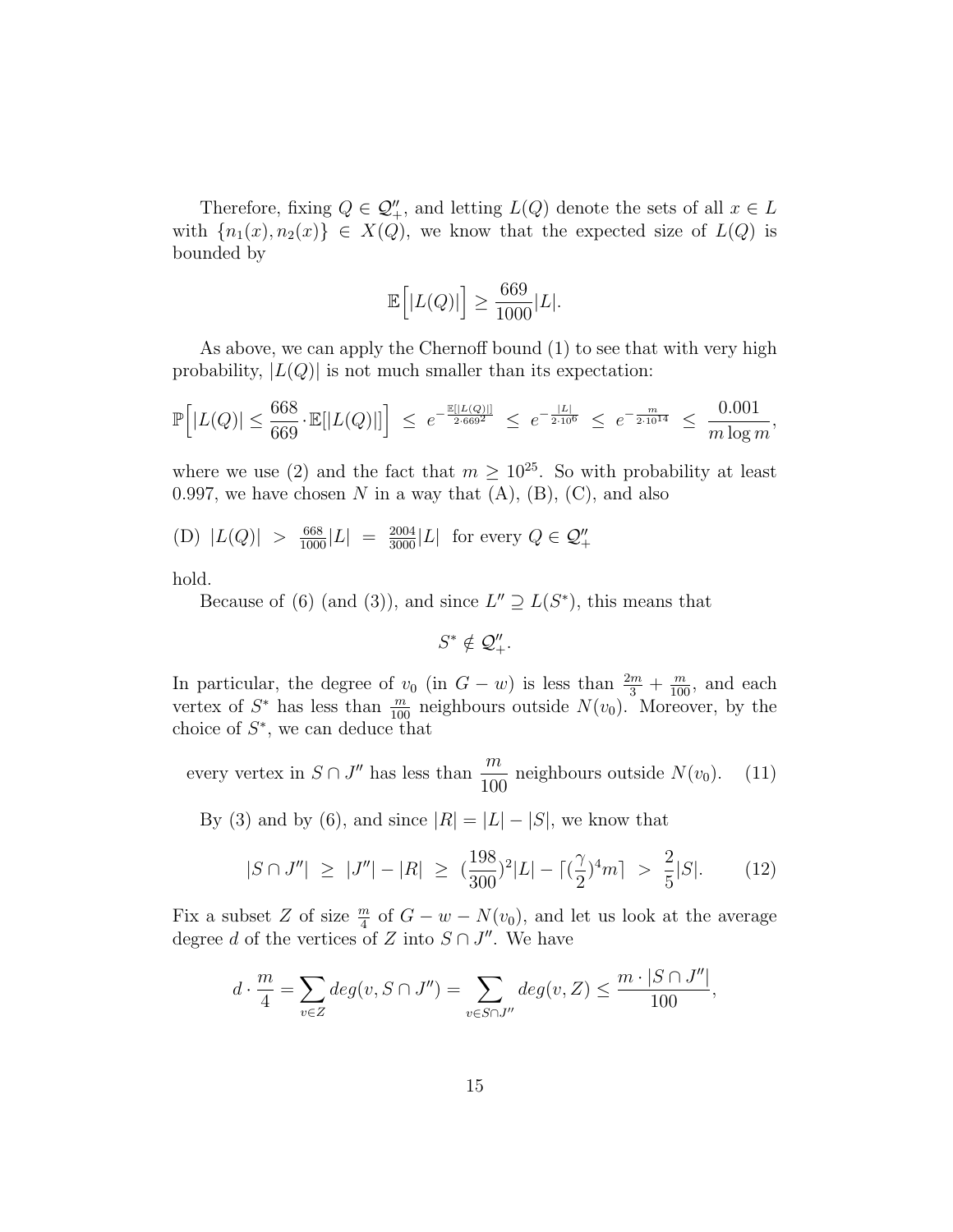where for the last inequality we used (11). Thus

$$
d \le \frac{|S \cap J''|}{25}.
$$

Now use  $(12)$  to see that the average degree of the vertices of Z into S is bounded from above by  $|S| - \frac{48}{125}|S| < (\frac{2}{3} - \frac{3}{100})|S|$ . This means that there must be at least one vertex in  $Z$ , say the vertex  $z$ , which has degree at most  $\left(\frac{2}{3}-\frac{3}{100}\right)|S|$  into S. However, by Chernoff's bound (1), and since the expected degree of any vertex of  $G - W$  into S is at least  $(\frac{2}{3} - \frac{1}{1000})|S|$ , we know that this would only happen with probability at most 0.001. So we can assume we are in a situation where no such vertex z exists, and reach a contradiction, as desired.

Resumingly, we know that with probability at least 0.995, our choice of  $S$  and  $N$  guarantee that a set  $S^*$  as above does not exist in the resulting auxiliary graph  $H'$ , and thus, Hall's condition holds in  $H'$ . This means we find the desired matching, which finishes the proof of Claim 3.2, and with it the proof of Lemma 3.1.

4 The Proof of Lemma 4.1

This section is devoted to the proof of the following lemma, which proves Lemma 2.3 for all  $\gamma$ -nice trees of type 2. (So, since the other type of  $\gamma$ -nice trees are covered by Lemma 3.1, this finishes the proof of Lemma 2.3.)

**Lemma 4.1.** There is an  $m_0 \in \mathbb{N}$  such that the following holds for all  $m \geq$  $m_0$ , and all  $\gamma > 0$  with  $\frac{2}{10^7} \leq \gamma < \frac{1}{30}$ .

Let  $G$  be an m-good graph, with universal vertex w. Let  $T$  be a tree with  $m$ edges, such that no vertex of T is adjacent to more than  $\frac{m}{10^{23}}$  leaves. Let T have a  $\gamma$ -nice subtree  $T^*$  of type 2, with root  $t^*$ .

Then there are sets  $L \subseteq V(T^*) \setminus \{t^*\}$  and  $S \subseteq V(G)$  satisfying  $|S| \leq |L|$  –  $\left(\frac{\gamma}{2}\right)$  $\mathbb{Z}_2^{\gamma}$ <sup>4</sup>m. Furthermore, for any  $w' \in V(G) - (S \cup \{w\})$ , there is an embedding of  $T^* - L$  into  $G - S$ , with  $t^*$  embedded in w', such that any embedding of  $T-L$  into  $G-S$  extending our embedding of  $T^* - L$  can be extended to an embedding of all of  $T$  into  $G$ .

In the proof of Lemma 4.1 we will use Azuma's inequality which can be found for instance in [McD89]). This well-known inequality states that for

16

 $\Box$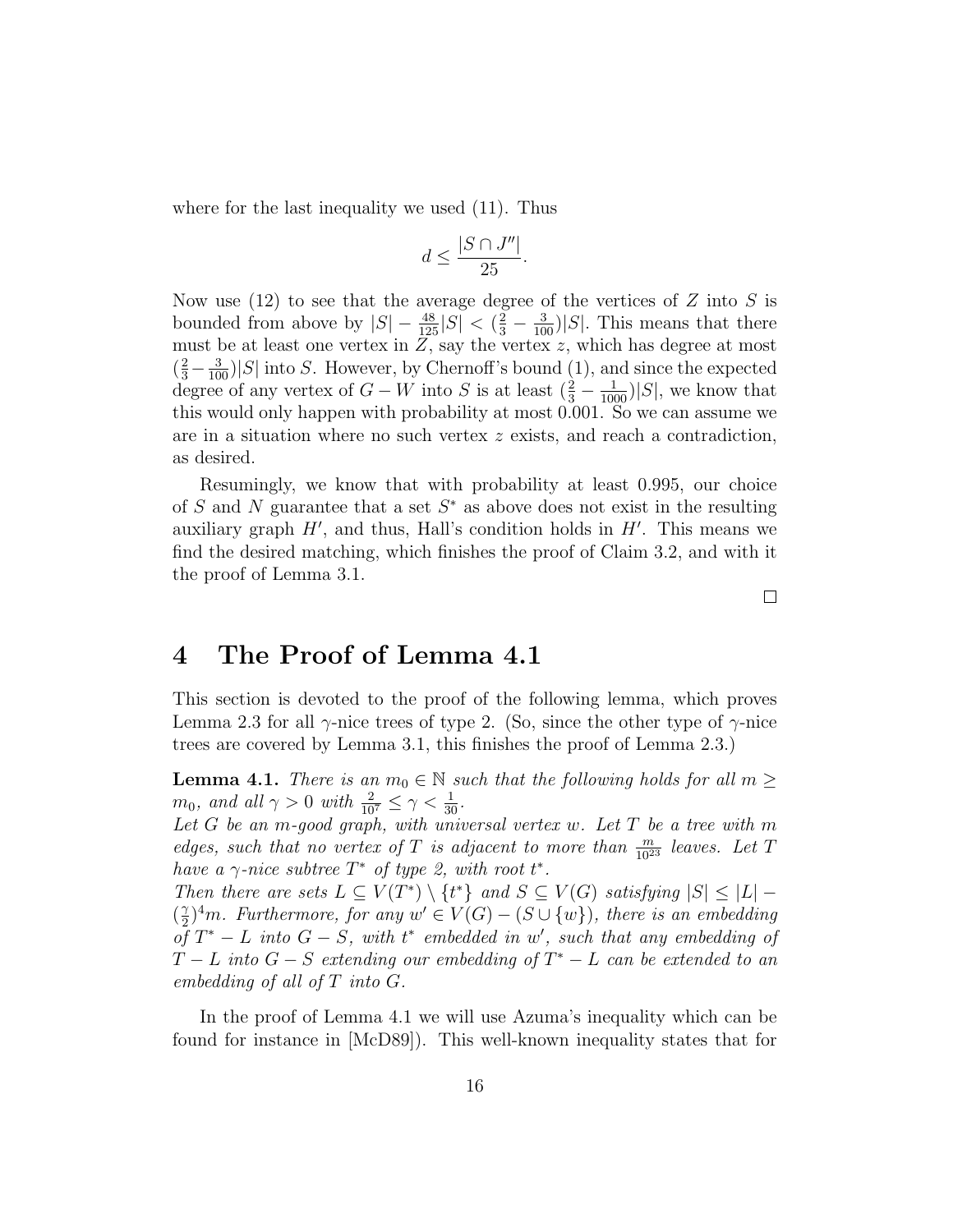any sub-martingale  $\{X_0, X_1, X_2, \ldots\}$  which for each k almost surely satisfies  $|X_k - X_{k-1}| < c_k$  for some  $c_k$ , we have that

$$
\mathbb{P}[X_n - X_0 \le -t] \le e^{-\frac{t^2}{2 \cdot \sum_{k=1}^n c_k^2}} \tag{13}
$$

for all  $n \in \mathbb{N}_+$  and all positive t.

Let us now give the proof of Lemma 4.1.

*Proof of Lemma 3.1.* We choose  $m_0 \in \mathbb{N}$  large enough so that certain inequalities below are satisfied.

Let G be an m-good graph, with universal vertex w. Let T be a tree with m edges, such that no vertex of T is adjacent to more than  $\frac{m}{10^{23}}$  leaves. We are also given a  $\gamma$ -nice subtree  $T^*$  of T, with root  $t^*$ , and since  $T^*$  is of type 2, there is a set  $L \subseteq V(T^*) \setminus \{t^*\}$  of

$$
|L|=\lceil\frac{\gamma m}{40}\rceil\geq\lceil\frac{m}{10^9}\rceil
$$

leaves of T.

In order to prove Lemma 4.1, it suffices to find a set  $S \subseteq V(G)$  satisfying  $|S| \leq |L| - (\frac{\gamma}{2})$  $\frac{\gamma}{2}$ <sup>4</sup>m, to embed  $T^* - L$  into  $G - S$ , and show that any extension of this embedding to an embedding of  $T - L$  into  $G - S$  can be completed to an embedding of all of  $T$  into  $G$ .

For this, let us define t as the vertex of  $T^*$  that is adjacent to most leaves from L. Define  $\alpha$  so that t is incident to  $\lceil \alpha m \rceil$  leaves and call  $L_t$  the set of these leaves. By the assumptions of the lemma,

$$
\alpha \le 10^{-23}.\tag{14}
$$

We now randomly embed  $T^* - L$  in a top down fashion, where we start by putting  $t^*$  in to w'. At each moment, when we embed a vertex  $v \neq t$ , we choose a uniformly random neighbour of the image of the (already embedded) parent  $p(v)$  of v. When we reach t, we embed t into w, the universal vertex of G. (This gives us some leeway when we later have to embed  $L$ .) We do not have to worry about the connection of w to the image of  $p(t)$  because of the universality of  $w$ .

For every  $x \in L$ , let us call  $n(x)$  the image of  $p(x)$ .

Next, we pick a set  $S$  of size

$$
|S|=|L|-\lceil(\frac{\gamma}{2})^4m\rceil
$$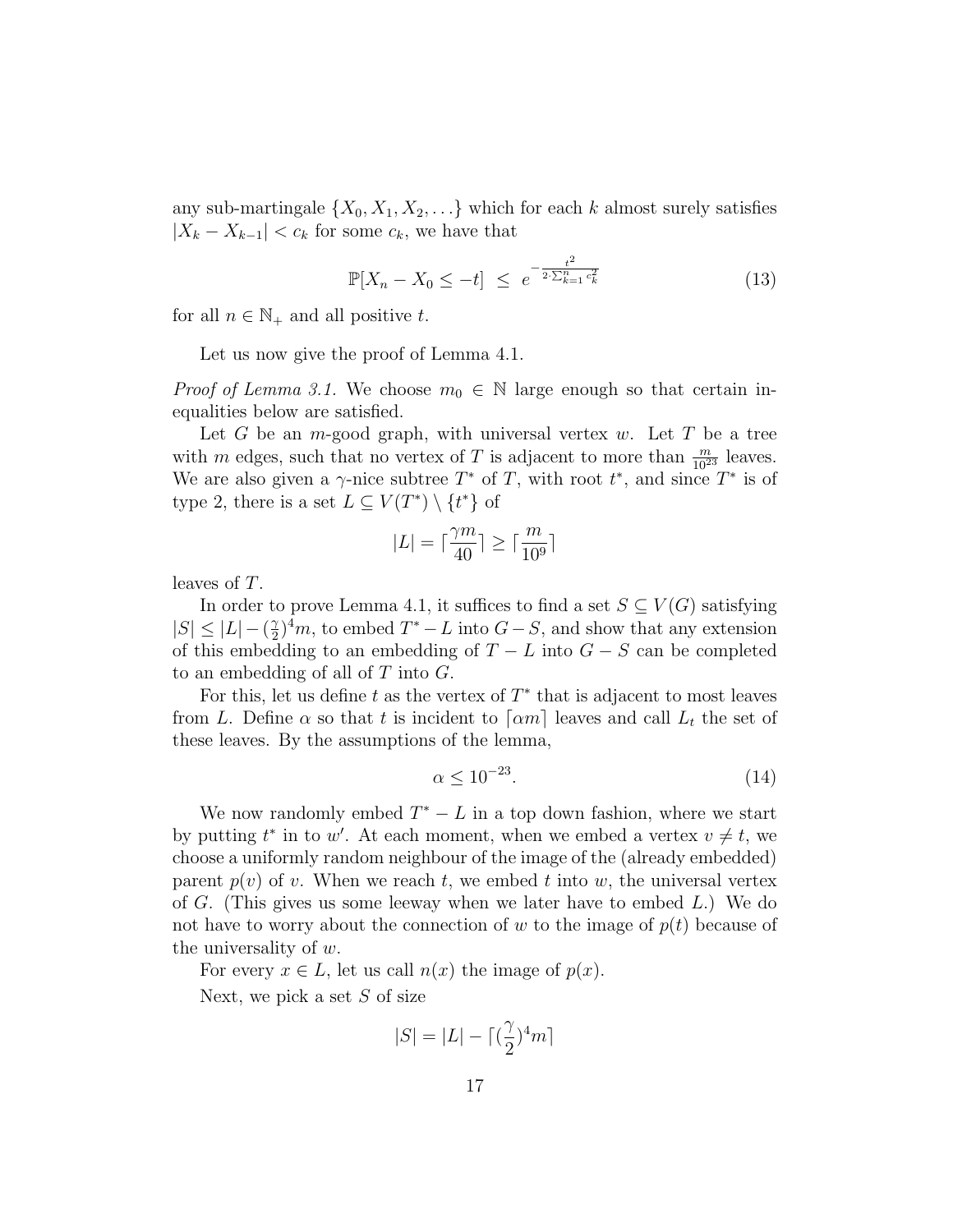uniformly and independently at random in what remains of G. It only remains to prove the following analogue of Claim 3.2 to finish the proof of Lemma 4.1.

Claim 4.2. For any set R of  $|L|-|S|$  vertices, there is a bijection between L and  $S \cup R$  mapping each vertex  $x \in L$  to a neighbour of  $n(x)$ .

In order to prove Claim 4.2, consider a set R of size  $|L| - |S|$  such that there is no matching from L to  $S \cup R$  in the auxiliary bipartite graph H which is defined as follows. The bipartition classes of this graph  $H$  are  $L$  and  $S \cup R$ , and every vertex  $x \in L$  is joined to all unoccupied neighbours of the image  $n(x)$  of the parent of x in  $S \cup R$ . Our aim is to derive a contradiction from the assumption that such a set  $R$  exists.

Our first observation is that by Chernoff's bound (1) and by our assumption on the minimum degree of G, we know that with probability at least 0.999, every vertex of L has degree at least  $(\frac{2}{3} - \frac{2}{10^4})|L|$  in H.

Furthermore, as there is no matching from L to  $S \cup R$  in H, we can apply Hall's theorem. This gives a partition of  $L$  into sets  $L'$  and  $L''$  and a partition of  $S \cup R$  into sets J' and J" such that there are no edges from L' to J", and such that furthermore,

$$
|J'| < |L'| \text{ and } |L''| < |J''|.
$$

As  $L' \neq \emptyset$ , we know that  $|J'| \geq (\frac{2}{3} - \frac{2}{10^4})|L|$  and therefore,

$$
|J''| \le \left(\frac{1}{3} + \frac{2}{10^4}\right)|L|.\tag{15}
$$

Since  $L''$  contains all the children of  $t$  (this follows from the definition of H and from the fact that  $|J'| < m$ , and because of the definition of  $\alpha$ , we know that  $L''$  has size at least  $\lceil \alpha m \rceil$  and hence

$$
|J''| > \lceil \alpha m \rceil. \tag{16}
$$

We now consider the set  $V^*$  of vertices of  $G$  which are adjacent to at most  $(\frac{1}{3} + \frac{2}{10^4})|L|$  vertices of L in H. (The vertices in  $V^*$  are those that serve only for relatively few leaves in  $L$  as a possible image.) Note that the size of  $V^*$ depends on how we embedded  $T^* - L$  (which was done randomly). We plan to show that

with probability  $\geq 0.99$ , we embedded  $T^* - L$  such that  $|V^*| < \alpha m$ . (17)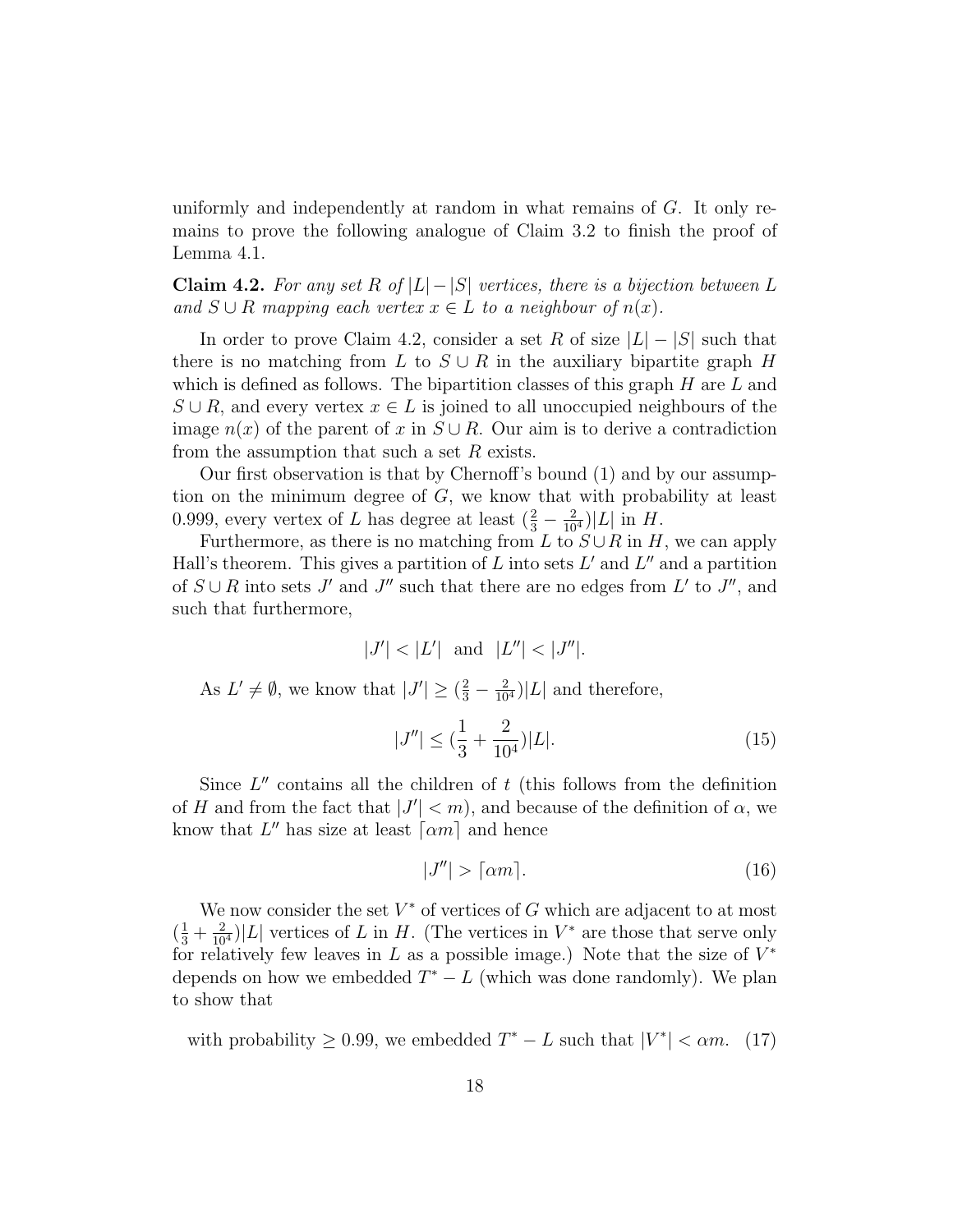Then, by (16) there is a vertex  $v \in J'' \setminus V^*$ . As the neighbours of v in H are contained in  $L''$ , we get that

$$
|J''| > |L''| \ge \left(\frac{1}{3} + \frac{2}{10^4}\right)|L|,
$$

which is a contradiction to  $(15)$ . This would prove Claim 4.2.

So, it only remains to show (17). For this, we start by bounding the probability that a specific vertex  $v$  is in  $V^*$ . Consider any vertex  $p$  that is the parent of some subset  $L_p$  of L, and recall that p was embedded randomly in the neighbourhood  $N_p$  of the image of the parent of p. By our minimum degree condition on G, we know that v is incident to at least  $\frac{499}{1000}$  |N<sub>p</sub>| vertices of  $N_p$ .

Hence, the probability that v is adjacent to p in  $G$ , and thus to all of  $L_p$ in H, is bounded from below by  $\frac{499}{1000}$ . Since  $T^* - L$  is very small, this bound actually holds independently of whether v is adjacent to  $L_{p'}$  for some other parent  $p'$ . Therefore,

the expected degree of v into 
$$
L_p
$$
 is at least  $\frac{499}{1000}|L_p|,$  (18)

for each p.

Our plan is to use Azuma's inequality (i.e., inequality (13) above). For this, order the set P of parents p of subsets  $L_p$  of L as above, writing

$$
P = \{p_1, p_2, \ldots, p_n\}.
$$

For  $1 \leq i \leq n$ , write  $d_i$  for the degree of v into  $L_{p_i}$ . Now, define the random variable

$$
X_k := \sum_{1 \le i \le k} d_i + \frac{499}{1000} \cdot \sum_{k < i \le n} |L_{p_i}|.
$$

By (18), this is a sub-martingale. Observe that

$$
X_0 = \frac{499}{1000} \cdot |L|
$$

and

$$
X_n = \deg(v, L).
$$

We set  $c_k := |L_{p_k}|$  for all  $k \leq n$ . Then  $\sum_{k=1}^n c_k = |L|$ , and furthermore, by our choice of the vertex  $t$  in the beginning of the proof of Lemma 4.1, we know that

$$
c_k \le \alpha m
$$
, for all  $k \le n$ .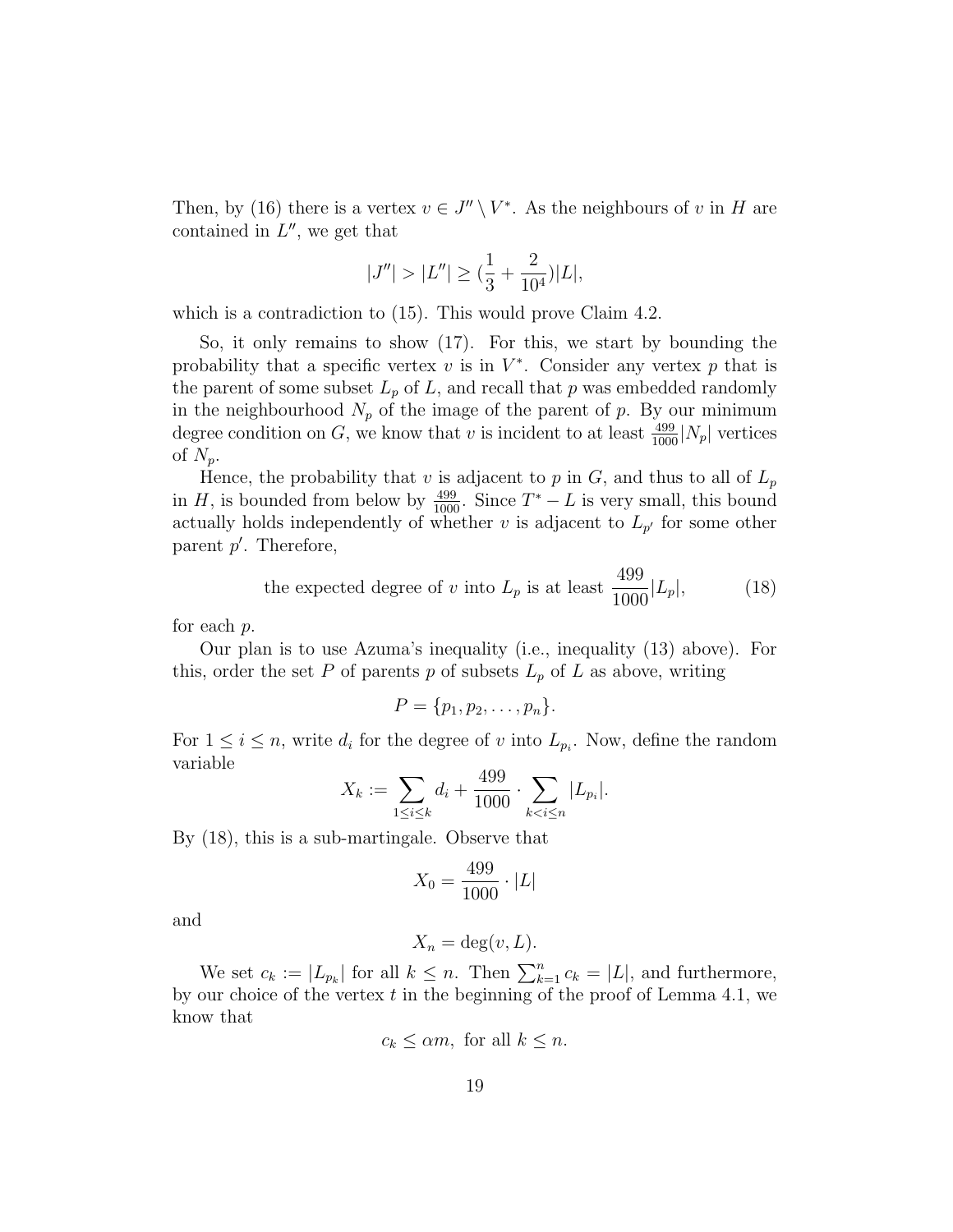This, together with Azuma's inequality (13), tells us that the probability that  $v$  is in  $V^*$  can be bounded as follows:

$$
\mathbb{P}[v \in V^*] \leq \mathbb{P}\left[\deg(v, L) \leq \frac{336}{1000} |L|\right]
$$
  
=  $\mathbb{P}[X_n - X_0 \leq -\frac{163}{1000} |L|]$   
 $\leq e^{-\frac{\left(\frac{163}{1000} |L|\right)^2}{2\alpha m \sum_{k=1}^n c_k}}$   
 $\leq e^{-\frac{163^2}{2\alpha \cdot 10^{15}}}$   
 $\leq e^{-\frac{1}{10^{11} \cdot \alpha}}.$ 

So, the expected size of  $V^*$  is at most  $m \cdot e^{-\frac{1}{10^{11} \cdot \alpha}}$ . Using Markov's inequality we see that the probability that  $V^*$  contains more than  $\alpha m$  vertices is bounded from above by

$$
\frac{e^{-\frac{1}{10^{11} \cdot \alpha}}}{\alpha} \le 0.01,
$$

where we used the fact that  $\alpha \leq 10^{-23}$  by (14). This proves (17), and thus finishes the proof of Claim 4.2, and of Lemma 4.1.

# 5 The Proof of Lemma 2.6

The whole section is devoted to the proof of Lemma 2.6. We employ an ad-hoc strategy, which we briefly outline now.

First, we clean up the  $\gamma_0$ -special host graph G a bit, ensuring a convenient minimum degree between the three sets  $X_i$  (the witnesses to the fact that G is  $\gamma_0$ -special, see Definition 2.4).

Then, given the tree T with its  $\gamma_1$ -special subtree  $T^*$ , rooted at  $t^*$ , we preprocess the part  $T - T^*$  we have to embed. We do this by strategically choosing some cutvertices in  $T - T^*$ , ensuring that most of the resulting components are not very large. This allows us to group the components into two sets  $A_1$  and  $A_2$ , which each cover roughly half of the vertices (actually we might deviate a bit from covering  $\frac{m}{2}$  vertices but then gain other important knowledge about our sets of components).

Finally, we embed  $T - L$ , extending the given embedding of  $T^* - L$ , using the two sets  $A_1$  and  $A_2$ . Components from sets  $A_1$  will be embedded into  $X_1 \cup X_3$ , and components from  $A_2$  will be embedded into  $X_2 \cup X_3$ .

 $\Box$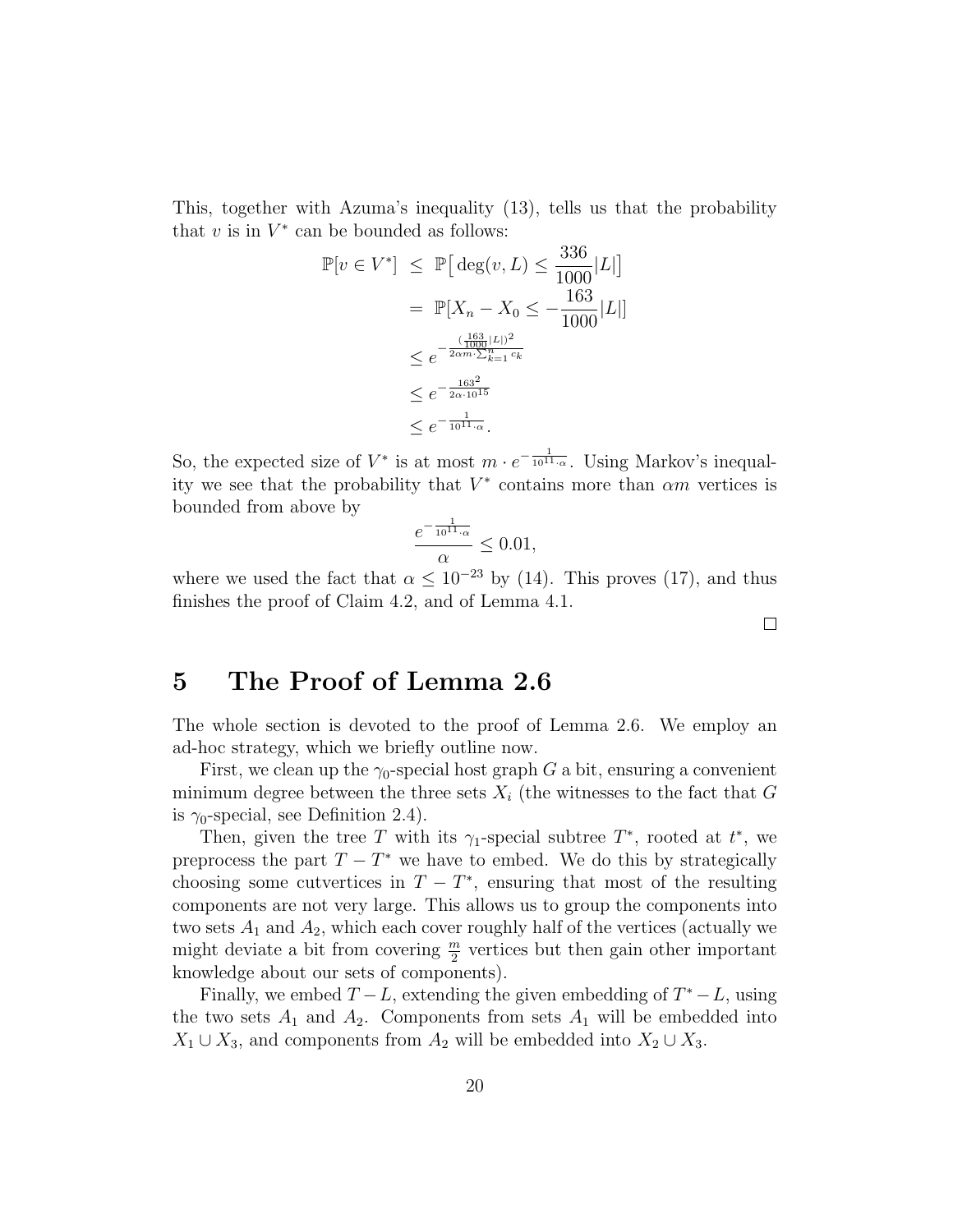Let us now formally give the proof of Lemma 2.6.

Setting up the constants and resuming the situation. For the output of Lemma 2.6, we choose

$$
\beta:=\frac{1}{10^{40}}\ \ {\rm and}\ \ m_0:=\frac{1}{\beta^{100}},
$$

and set

$$
\gamma_0 := \frac{2}{10^7}
$$
 and  $\gamma_1 := \frac{1}{50}$ .

Now, assume we are given a  $\gamma_0$ -special  $(m+1)$ -vertex graph G of minimum degree at least  $\frac{2m}{3}$  $\frac{m}{3}$ , for some  $m \geq m_0$ , together with a tree T with m edges, such that none of the vertices of T is adjacent to more than  $\beta m$ leaves. Assume T has a  $\gamma_1$ -nice subtree  $T^*$  rooted at  $t^*$ , and there are sets  $L \subseteq V(T^*) \setminus \{t^*\}$  and  $S \subseteq V(G)$  such that  $|S| \leq |L| - \lceil \frac{\gamma_1}{2} \rceil$  $\frac{\gamma_1}{2})^4 m$ .

Furthermore, for any large enough set W, it is possible to embed  $T^* - L$ into a subset  $\varphi(T^* - L)$  of  $V(G) - S$ , with  $t^*$  going to W. We will specify below which set  $W$  we will use.

Once  $T^* - L$  is embedded, our task is to embed the rest of  $T - L$  into  $G-(\varphi(T^*-L)\cup S)$ . Observe that because of the discrepancy of the sizes of the sets L and S, we can count on an approximation of at least  $\lceil$   $\left(\frac{\gamma_1}{2}\right)\rceil$  $\frac{\gamma_1}{2}$   $\Big)$ <sup>4</sup>, that is, we know our embedding will leave at least  $\lceil$   $\left(\frac{\gamma_1}{2}\right)\rceil$  $\frac{\gamma_1}{2}$ <sup>2</sup> $m$ <sup>1</sup> vertices of  $G-(\varphi(T^*-L)\cup S)$ unused.

**Preparing G for the embedding.** Because G is  $\gamma_0$ -special, there are sets  $X_1, X_2, X_3$  partitioning  $V(G)$  such that

$$
\frac{m}{3} - 3\gamma_0 m \le |X_i| \le \frac{m}{3} + 3\gamma_0 m \tag{19}
$$

for each  $i = 1, 2, 3$ , and such that

there are at most  $\gamma_0^{10}|X_1|\cdot|X_2|$  edges between  $X_1$  and  $X_2$ . (20)

Using the minimum degree condition on  $G$ , and using  $(20)$ , an easy calculation shows that we can eliminate at most  $\gamma_0^5 m$  vertices from each of the sets  $X_i$ , for  $i = 1, 2$ , in a way that the vertices of the thus obtained subsets  $X_i'$ each have degree at least  $\frac{2m}{3}$  $\frac{m}{3}$ ] –  $\gamma_0^5|X_{3-i}|$  in  $X_i' \cup X_3$ , for  $i = 1, 2$ .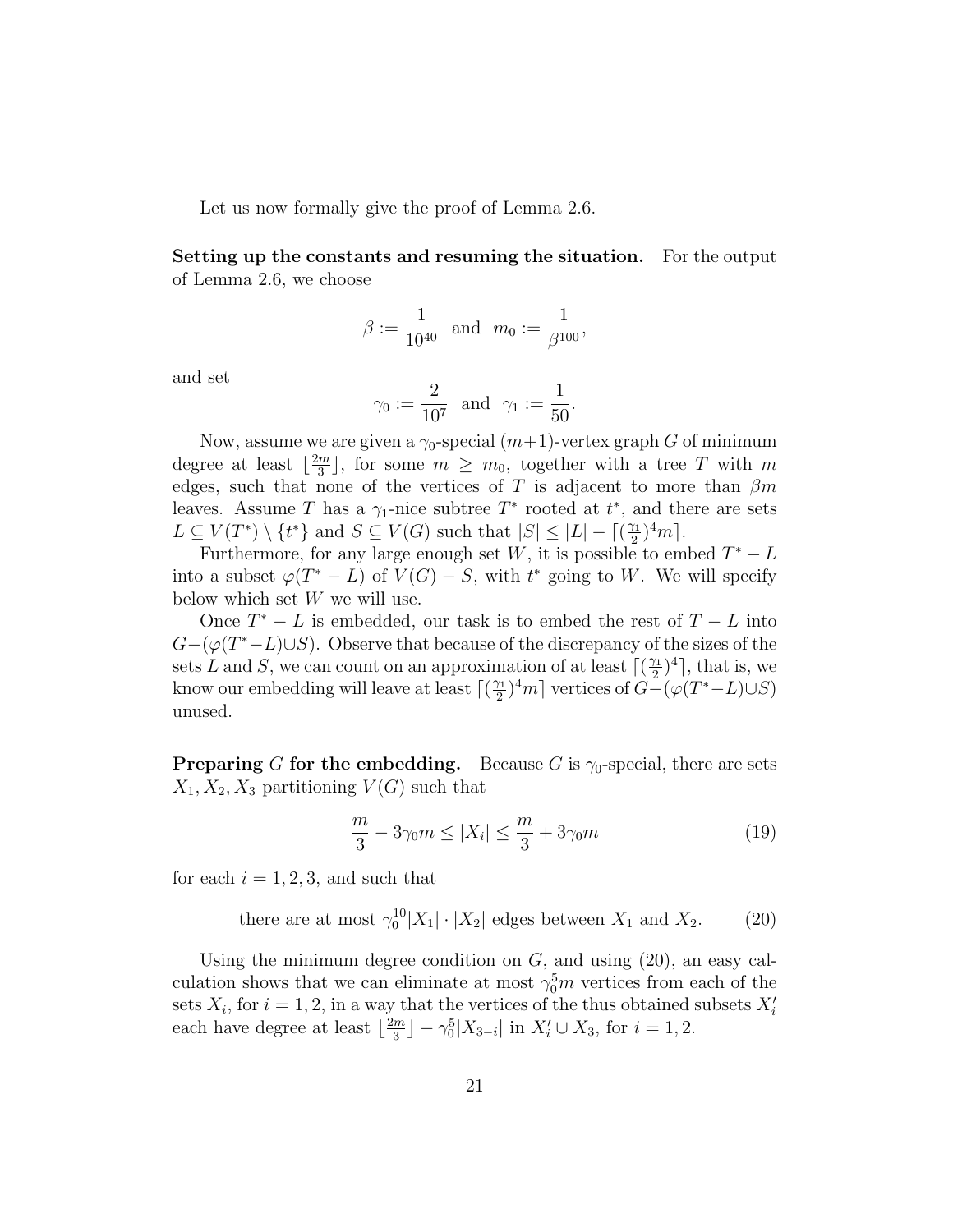Because of (19), we can deduce that the number of edges between the sets  $X_i'$  and  $X_3$  is at least  $(1 - 6\gamma_0)|X_i'||X_3|$ , for  $i = 1, 2$ . Therefore, we can eliminate at most  $2 \cdot \sqrt{6\gamma_0}m$  vertices from  $X_3$ , obtaining a set  $X'_3$ , so that each of the vertices in  $X_3'$  has degree at least  $(1 - 6\sqrt{\gamma_0})|X_i'|$  into  $X_i'$ , for  $i = 1, 2.$ 

Resumingly, we eliminated a few vertices from each of the sets  $X_1, X_2, X_3$ to obtain three sets  $X'_1, X'_2, X'_3$  satisfying

$$
|X'_i| \ge |X_i| - 5\sqrt{\gamma_0}m\tag{21}
$$

such that for  $i = 1, 2$ , for any vertex  $v \in X'_i$ , and for each  $X \in \{X'_i, X'_3\}$ , we have that

the degree of v into X is at least 
$$
|X| - 10\sqrt{\gamma_0}m
$$
, (22)

and for  $i = 1, 2$ , and any vertex v in  $X'_3$ ,

the degree of v into 
$$
X'_i
$$
 is at least  $|X'_i| - 3\sqrt{\gamma_0}m$ . (23)

Finding more cutvertices in  $T - T^*$  (if necessary), and grouping the components. Let us next have a closer look at the to-be-embedded  $T-T^*$ . This forest might have relatively large components, which, for reasons that will become clearer below, might add unnecessary difficulties to our embedding strategy. For this reason, we will now find a set Z of up to four new cutvertices in  $T - T^*$  so that all components in  $T - T^* - Z$  have controlled sizes, and can be grouped into convenient sets.

More precisely, our aim is to prove the following statement.

**Claim 5.1.** There are a set  $Z \subseteq V(T) \setminus V(T^*)$  with  $|Z| \leq 4$ , a partition  $A = A_1 \cup A_2$  of the set A of all components of  $T - T^* - Z$ , and an independent set  $Z' \subseteq Z \cup \{t^*\}$  such that

(a) no element of  $A_1$  is adjacent to any vertex from  $Z \cup \{t^*\} \setminus Z'$ ;

(b) no element of A is adjacent to more than three vertices from  $Z \cup \{t^*\}$ ;

(c) for  $i = 1, 2$ , we have that  $\frac{m}{3} + 3\gamma_1 m \leq |\bigcup A_i| \leq \frac{2}{3}m - 3\gamma_1 m$ ; and

(d) for  $i = 1, 2$ , if  $|\bigcup A_i| \geq (\frac{1}{2} + 10\gamma_0)m$ , then  $B \cap A_i = \emptyset$ .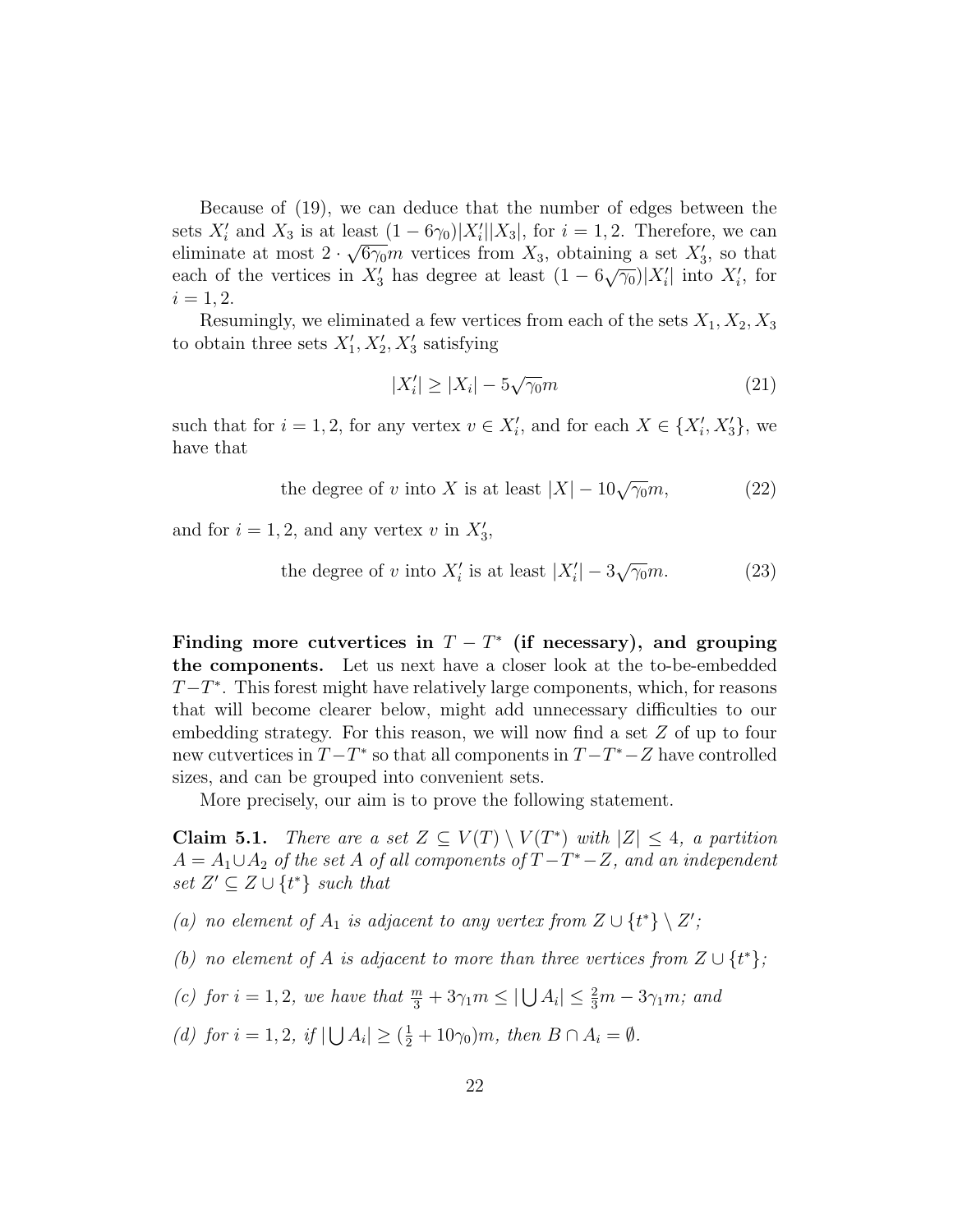where B is the set of all elements of A that have size at most  $\frac{1}{\gamma_0}$ .

Note that, in particular, (a) implies that each element of  $A_1$  is adjacent to at least one vertex of  $Z'$ .

For proving Claim 5.1, we plan to use the following folklore argument, and for completeness, we include its proof.

Claim 5.2. Every tree D has a vertex  $t_D$  such that each component of  $D-t_D$ has size at most  $\frac{|\tilde{D}|}{2}$ .

*Proof.* In order to see Claim 5.2, temporarily root D at any leaf vertex  $v_L$ . Let  $t_D$  be a vertex that is furthest from  $v_L$  having the property that  $t_D$  and its descendants constitute a set of at least  $\frac{|D|}{2}$  vertices. Then each component of  $D - t_D$  (including the one containing  $v_L$ , has at most  $\frac{|D|}{2}$  vertices.  $\Box$ 

We can now prove the claim that finds the cutvertices and groups the components, that is, Claim 5.1.

*Proof of Claim 5.1.* If there is a subset  $A_{t^*}$  of the set A of all components of  $T - T^*$  such that  $\frac{m}{3} + 3\gamma_1 m \leq |\bigcup A_{t^*}| \leq \frac{2}{3}m - 3\gamma_1 m$ , then set  $Z := \emptyset$  and  $Z' := \{t^*\}.$  Then (a), (b) and (c) hold with  $A_1 := A_{t^*}$  and  $A_2 := A \setminus A_{t^*}.$ By shifting a few trees belonging to B from  $A_{t^*}$  to  $A \setminus A_{t^*}$  or vice versa, if necessary, we can make sure that also (d) holds.

So let us assume from now on that there is no such subset  $A_{t^*}$ . It is easy to see that then, either  $T - T^*$  has three components  $C_1$ ,  $C_2$ ,  $C_3$  such that

$$
\frac{m}{3} - 3\gamma_1 m \le |C_i| \le \frac{m}{3} + 3\gamma_1 m
$$

for  $i = 1, 2, 3$  (plus possibly a set  $D$  of very small components), or there is a component of  $T - T^*$  that has size greater than  $\frac{2}{3}m - 3\gamma_1 m$ .

In the former case, we can apply Claim 5.2 to each of the three components  $C_1$ ,  $C_2$ ,  $C_3$ , to obtain three vertices,  $z_1$ ,  $z_2$ ,  $z_3$ , such that for  $i = 1, 2, 3$ , the components of  $C_i - z_i$  have size at most  $\frac{m}{6} + \frac{3}{2}$  $\frac{3}{2}\gamma_1 m$ . We shall see that then, either setting  $Z := Z' := \{z_1, z_2, z_3\}$  or setting  $Z := \{z_1, z_2, z_3\}$  and  $Z' := \{t^*, z_1, z_2, z_3\}$ , we can easily find a partition  $A = A_1 \cup A_2$  with

$$
|\bigcup A_1| \geq \frac{m}{2}
$$

that is as desired for properties  $(a)$ ,  $(b)$  and  $(c)$ .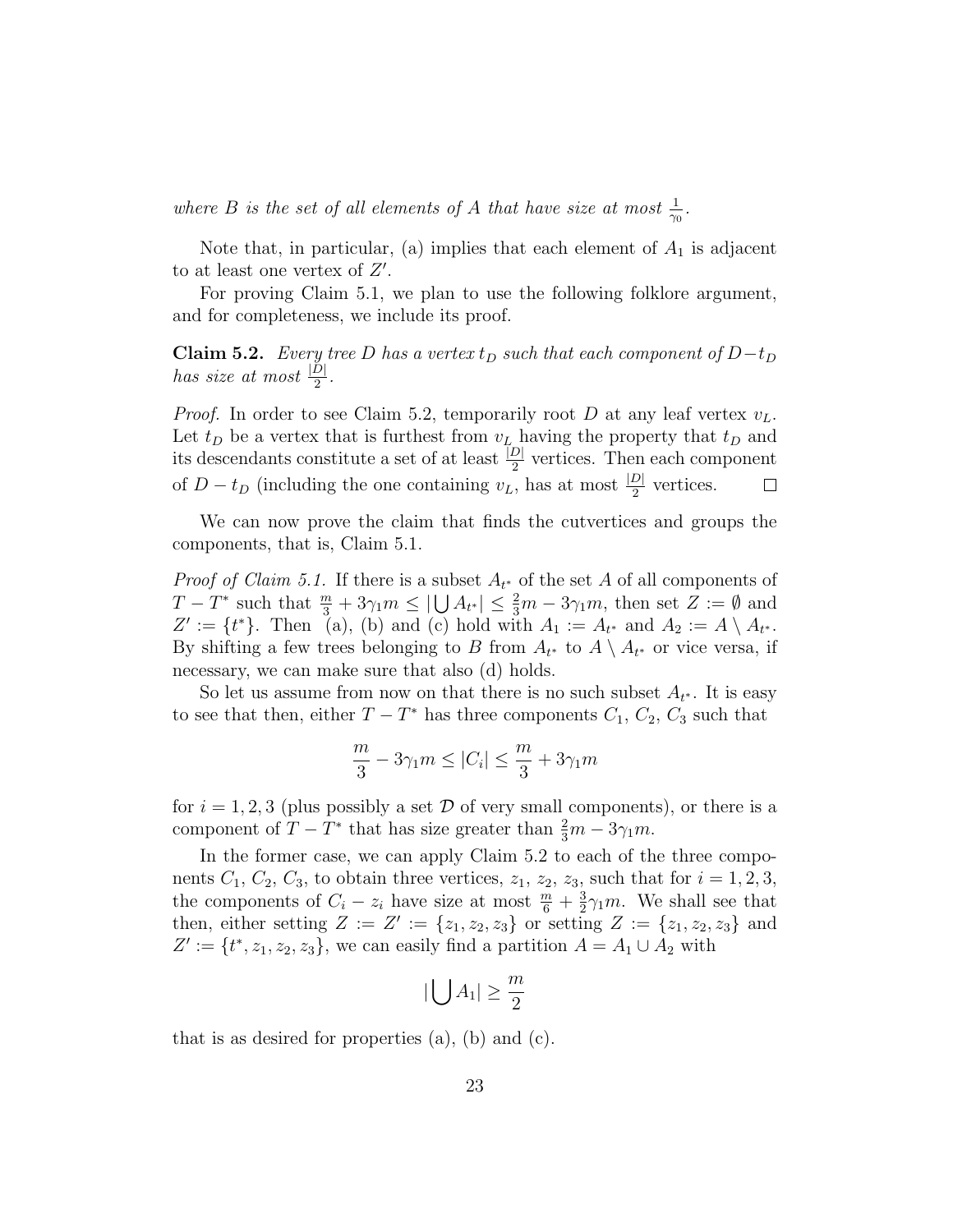This is easiest if the set  $\{t^*, z_1, z_2, z_3\}$  is independent, in which case we choose to include  $t^*$  in  $Z'$ . It is then easy to find sets  $A_1$  and  $A_2$ , as all components haves their size bounded by roughly  $\frac{m}{6}$ .

Otherwise, we will choose  $Z' := \{z_1, z_2, z_3\}$ , which will oblige us to put into  $A_2$  any component that is only adjacent to  $t^*$ , as well as any component  $C_i^*$  that is adjacent both to  $t^*$  and to one of the vertices  $z_i$ . But since the union of all components of the former type is very small, and since there are at most two components of the second type (because  $t^*$  is adjacent to one of the vertices  $z_i$ , this is not a problem.

Finally, property (d) can be ensured by shifting some components belonging to B from  $A_1$  to  $A_2$ , or vice versa, if necessary.

So, from now on we will suppose that there is a component  $D$  of  $T - T^*$ such that

$$
|D| > \frac{2}{3}m - 3\gamma_1 m.
$$
 (24)

We choose a vertex  $t_D$  as in Claim 5.2. If this results in three components  $C_1, C_2, C_3$  of  $T - T^* - t_D$  that have size

$$
\frac{m}{3} - 3\gamma_1 m \le |C_i| \le \frac{m}{3} + 3\gamma_1 m \tag{25}
$$

for  $i = 1, 2, 3$  (plus possibly a number of very small components), then we will be able to proceed similarly as above, finding three cutvertices  $z_1, z_2$ ,  $z_3$ , and provisionally setting  $Z := \{t_D, z_1, z_2, z_3\}$  and  $Z' := \{z_1, z_2, z_3\}$ . We will see that it is also possible to find a partition of A into  $A_1$  and  $A_2$  that is as desired.

For this, note that in the present situation, there might be a total of three components in  $\bigcup_{i=1,2,3}(C_i - z_i)$  neighbouring  $t_D$ . However, if  $t_D$  is adjacent to one of the  $z_i$ , there are at most two such components.

Similarly, there might be a component in  $C_i - z_i$  neighbouring  $t^*$ . However, if  $t^*$  is adjacent to one of the  $z_i$ , or adjacent to  $t_D$ , then there is no such component.

Now, let us add  $t_D$  to  $Z'$ , if this is possible. Next, let us add  $t^*$  to  $Z'$ , if this is possible. If we end up with both  $t_D$  and  $t^*$  in  $Z'$ , then we can proceed as above to find  $A_1$  and  $A_2$ , satisfying properties (a), (b), (c) and (d) of Claim 5.1. If we end up with  $t_D \in Z'$  but  $t^* \notin Z'$ , then there is no component in  $\bigcup_{i=1,2,3}(C_i-z_i)$  neighbouring  $t^*$  (for any i), and therefore the union of all components we are obliged to add to  $A_2$  is very small. We have no problem finding  $A_1$  and  $A_2$  as above. If we end up with  $t_D \notin Z'$  but  $t^* \in Z'$ , then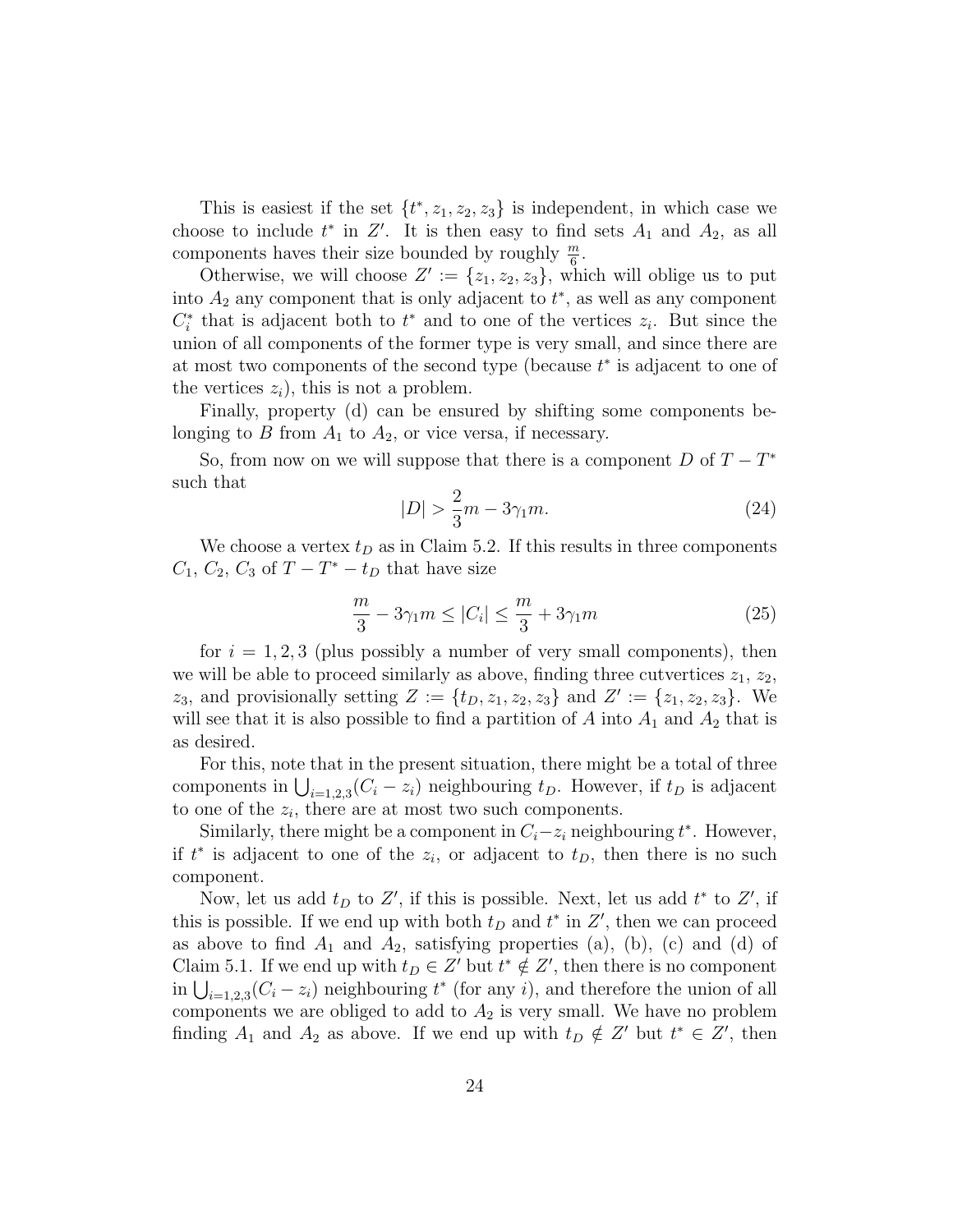there are at most two components in  $\bigcup_{i=1,2,3}(C_i - z_i)$  neighbouring  $t_D$ , each having size roughly  $\frac{m}{6}$  at worst. (Additionally, there might be components of  $D-t_D$  apart from the  $C_i$ , but the union of these components is very small.) So again, we can find  $A_1$  and  $A_2$  as above, satisfying (a), (b), (c). Finally, if  $t_D, t^* \notin Z'$ , there are at most two problematic components and we can proceed as above to find  $A_1$  and  $A_2$ .

As before, property (d) can be ensured by shifting some components belonging to B from  $A_1$  to  $A_2$ , or vice versa, if necessary.

So assume there are no three components  $C_1$ ,  $C_2$ ,  $C_3$  of  $T - T^* - t_D$  of sizes as in (25). We next treat a very similar situation, namely, the case that there are three components  $C'_1$ ,  $C'_2$ ,  $C'_3$  of  $T - (T^* \setminus \{t^*\}) - t_D$  that have size

$$
\frac{m}{3} - 3\gamma_1 m \le |C_i'| \le \frac{m}{3} + 3\gamma_1 m \tag{26}
$$

each (there might also be a number of very small components). In this case, we can proceed analogously to the strategy given above. We use Claim 5.2 to find three cutvertices  $z'_1, z'_2, z'_3$  in the components  $C'_1, C'_2,$  $C'_3$ , and set  $Z := \{t_D, z_1, z_2, z_3\} \setminus \{t_D\}$  and  $Z' := \{z_1, z_2, z_3\}$  (so if  $t^*$  is one of the new cutvertices  $z_j'$ , then  $t^*$  will be added to  $Z'$ ). We will again be able to find a partition of the set A of all components of  $T - T^* - Z$  into sets  $A_1$  and  $A_2$  that is as desired: As before, we try to add vertices  $t_D$  and/or  $t^*$  to  $Z'$ , and see that in any outcome, the number of components in  $\bigcup_{i=1,2,3}(C_i-z_i)$ neighbouring vertices not in  $Z'$  is at most two.

Therefore, from now on we assume that neither are there three components  $C_1$ ,  $C_2$ ,  $C_3$  of  $T - T^* - t_D$  of sizes as in (25), nor are there three components  $C'_1$ ,  $C'_2$ ,  $C'_3$  of  $T - (T^* \setminus \{t^*\}) - t_D$  of sizes as in (26). We will refer to this fact by saying that  $T - T^* - t_D$  does not 3-split.

Let A denote the set of all components of  $T - T^* - t_D$ . Set  $Z := \{t_D\}$  If vertices  $t^*$  and  $t_D$  are not adjacent to each other, then we set  $Z' := \{t^*, t_D\},\$ and otherwise, we set  $Z' := Z := \{t_D\}.$ 

Since A has no components of size larger than  $\frac{m}{2}$ , and since  $T - T^* - t_D$ does not 3-split, it is clear that we can find a partition of  $A$  into sets  $A_1$  and  $A_2$  such that  $\frac{m}{3} + 3\gamma_1 m \leq |\bigcup A_1| \leq \frac{2}{3}m - 3\gamma_1 m$ . If necessary, we shift some components belonging to B either from  $A_1$  to  $A_2$  or from  $A_2$  to  $A_1$ , and can thus make sure that properties (a), (b), (c) and (d) of Claim 5.1 are satisfied. This finishes the proof of Claim 5.1.  $\Box$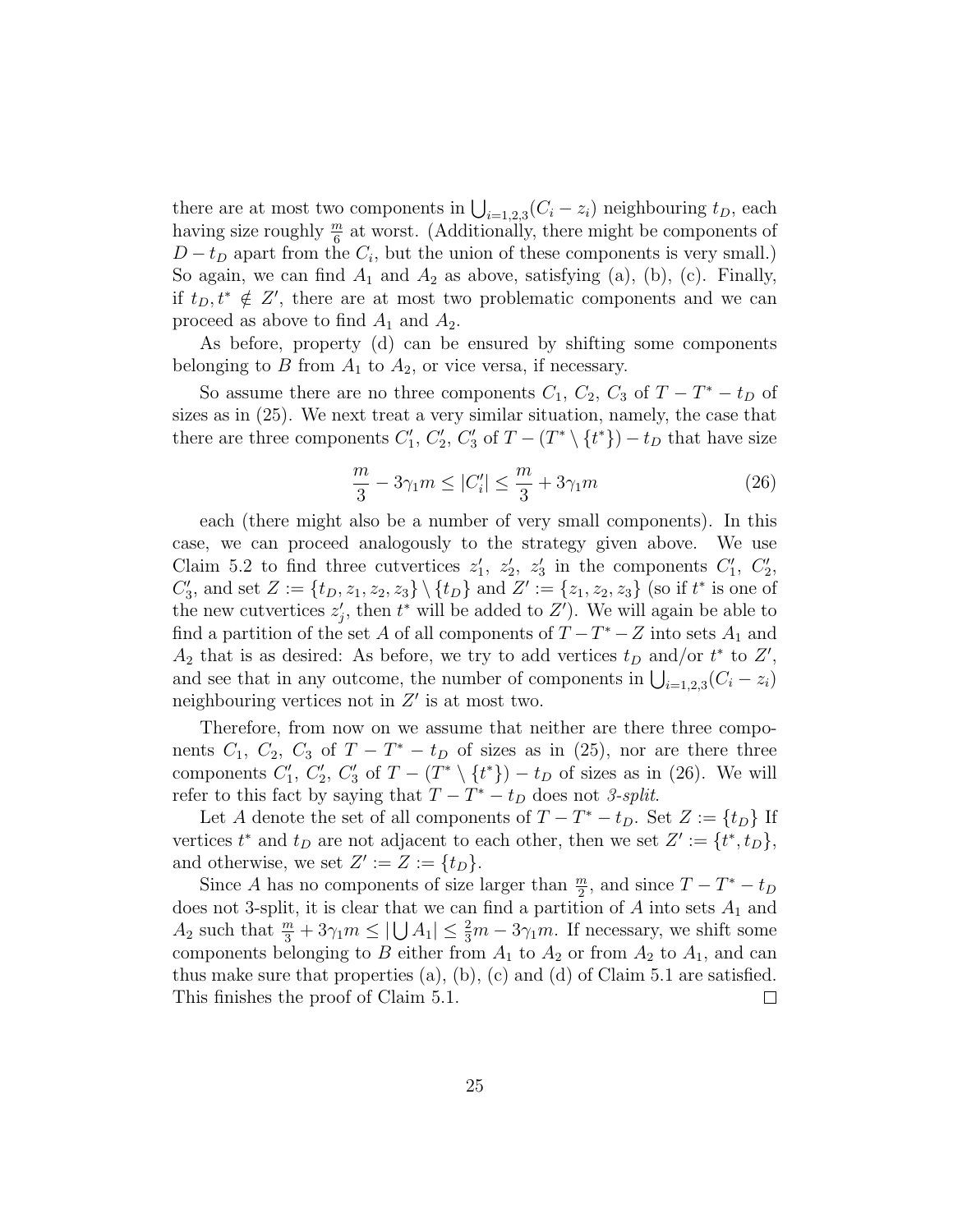Embedding  $T - T^*$  into  $S_1 \cup S_2 \cup S_3$ . We now embed  $T - T^*$  into  $G - S$ . We will make use of the sets  $A_1$ ,  $A_2$ , Z and Z' and their properties as given in Claim 5.1.

If  $t^* \in Z'$ , then we choose W as the set  $X'_3$ , that is, we let  $T^* - L$  be embedded into

$$
\varphi(T^*-L) \subseteq (X_1 \cup X_2 \cup X_3) \setminus S,
$$

with vertex  $t^*$  embedded into a vertex  $\varphi(t^*)$  from  $X'_3$ . If  $t^* \notin Z'$ , then we choose W as the set  $X'_2$ , that is, we choose  $\varphi(t^*)$  to belong to  $X'_2$ .

We also embed all vertices from  $Z' \setminus \{t^*\}$  into  $X'_3$ , and embed all vertices from  $Z \setminus Z'$  in  $X_2'$  (taking into account the possible adjacencies between vertices from  $Z \cup \{t^*\}$ .

After doing this, we define, for  $i = 1, 2, 3$ ,

$$
S_i := X'_i \setminus \Big(\varphi(T^* - L) \cup \varphi(Z) \cup S\Big).
$$

Then, because of (19) and (21), we have that for  $i = 1, 2, 3$ ,

$$
\frac{m}{3} + 3\gamma_0 m \ge |S_i| \ge \frac{m}{3} - 5\sqrt{\gamma_0}m - \left(\gamma_1 m - \left[\left(\frac{\gamma_1}{2}\right)^4 m\right]\right) - 4
$$
  

$$
\ge \frac{m}{3} - \frac{11}{10}\gamma_1 m.
$$
 (27)

We proceed to embed the at most  $5\beta m$  leaves adjacent to  $t^*$  or to vertices from Z anywhere in G, using properties (22) and (23). Since  $\beta$  is much smaller than  $\gamma_0$ , it will not matter for any future calculations where these leaves are embedded.

Before we start the actual embedding of any of the components from  $A$ , let us make some observations on how these components could be embedded.

For this, consider any tree T from  $A_1$ . Let  $r_{\overline{T}}$  denote its root. Recall that the parent of  $r_{\bar{T}}$  was embedded into  $S_3$ .

Therefore, in principle (that is, if there is enough space left), we could embed  $r_{\bar{T}}$  into  $S_i$ , for either  $i = 1, 2$ , and then embed  $\bar{T} - r_{\bar{T}}$  in a way that the even levels go into  $S_i$ , and the odd levels go into  $S_3$ , or we could embed  $T - r_{\overline{T}}$  the other way around. This means that for each  $T \in A_1$ , we can embed the larger colour class of  $\overline{T} - r_{\overline{T}}$  into  $S_3$ , and the rest into  $S_i$ . Even better, reembedding some of the vertices that went to  $S_3$ , and putting them instead into  $S_i$ , we can actually embed  $\overline{T}$  such that for any given number t, which obeys

$$
0 \le t \le \lceil \frac{|\bar{T}| - 1}{2} \rceil,
$$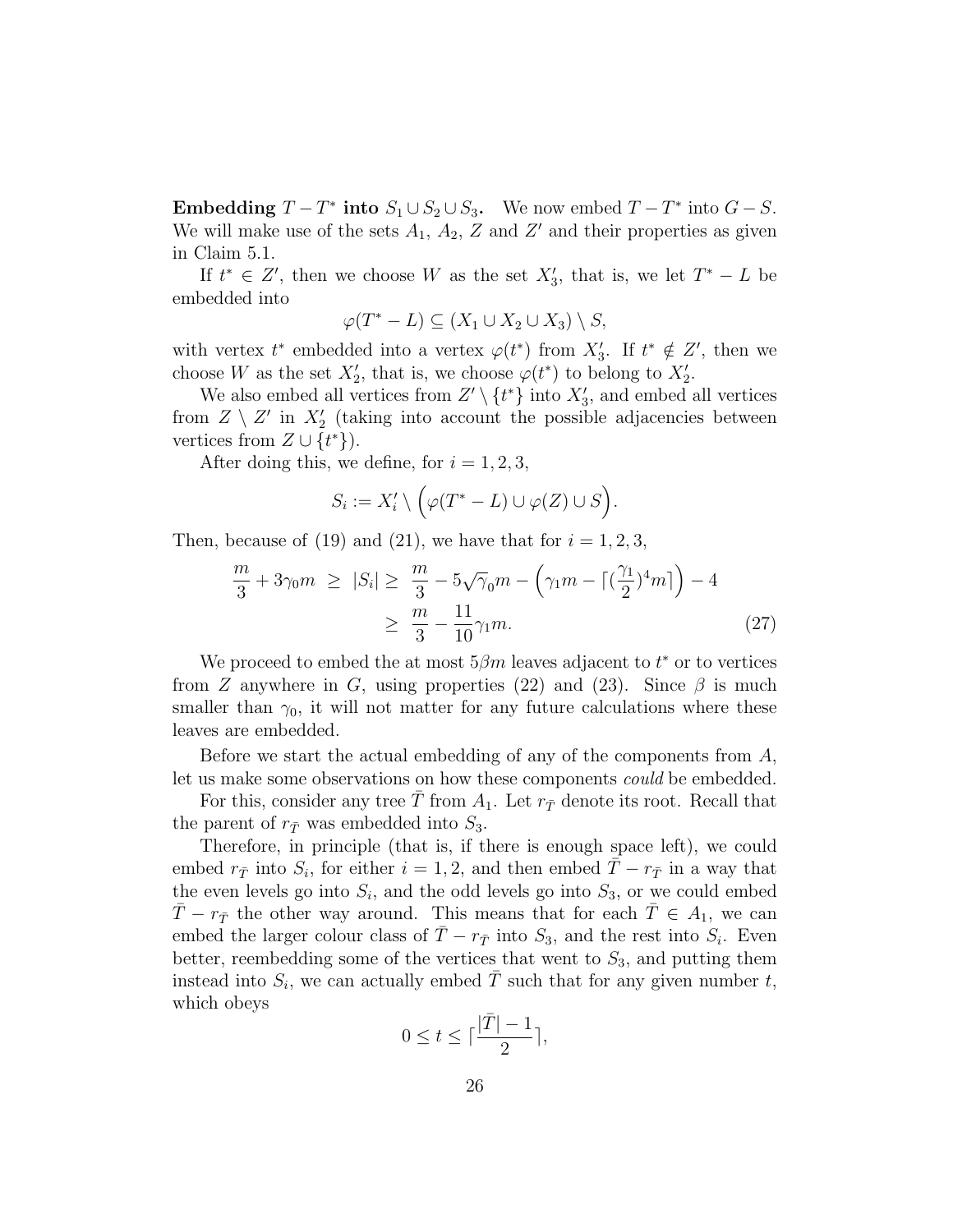we embed t vertices into  $S_3$ , and the rest into  $S_i$  (always under the assumption that there is enough space).

This means that for the trees in  $A_1 \setminus B$ , we can basically work under the assumption that half of their vertices (or less, if desired) can be embedded into  $S_3$ . This is so because there are at most  $\gamma_0 m$  trees in  $A_1 \setminus B$ , and hence at most  $\gamma_0$ m roots of such trees. So, these roots will take up little space, and it does not matter for our strategy where we embed them. For the trees in B, we can still assume that they can be embedded with a third of their vertices (or less, if desired) going to  $S_3$ .

All of this also holds for the trees in  $A_2$ , with the only difference that they have to be embedded into  $S_2 \cup S_3$  (since we embedded  $(Z \cup t^*) \setminus Z'$  into  $X'_2$ , and therefore have no direct access to the set  $S_1$ ).

So, by (27), and by properties (c) and (d) of Claim 5.1, we can embed  $\bigcup A_2$  into  $S_2 \cup S_3$ , leaving at most  $15\sqrt{\gamma_0}m$  vertices from  $S_2$  unused. For the trees in  $A_2$  containing only one neighbour of  $Z \cup \{t^*\}$  this is straightforward. For those trees in  $A_2$  that contain more than one neighbour of  $Z \cup \{t^*\}$ , we have to take some more care. We make sure that, when their time comes, each such neighbour v is embedded into a suitable vertex from  $S_2$  (namely into a common neighbour of the images of the corresponding vertices in  $Z \cup \{t^*\}$ , which exists because of conditions (22) and (23), and because of Claim 5.1 (b)). This distorts our embedding plan a little, because  $v$  now goes to  $S_2$  (while we might have accounted for v as a vertex going to  $S_3$ ). However, in total there will be very few such vertices, since  $|Z| \leq 4$ , and hence there are only few components lying between vertices of Z, so this will not be a problem.

Next, we embed the trees from  $A_1$ . We can proceed in the same way as in the previous paragraph, the only difference being that we embed  $\bigcup A_1$  into  $S_1 \cup S_3$ . We are aided, as before, by properties (b), (c) and (d) of Claim 5.1, and by inequalities  $(22)$ ,  $(23)$  and  $(27)$ . Also, we use Claim 5.1 (a), which is crucial, since the roots of the trees from  $A_1$  are embedded into  $S_1$ , and this set is not seen by the images of the vertices in  $Z \cup \{t^*\} \setminus Z'$ . This finishes the embedding, and thus the proof of Lemma 2.6.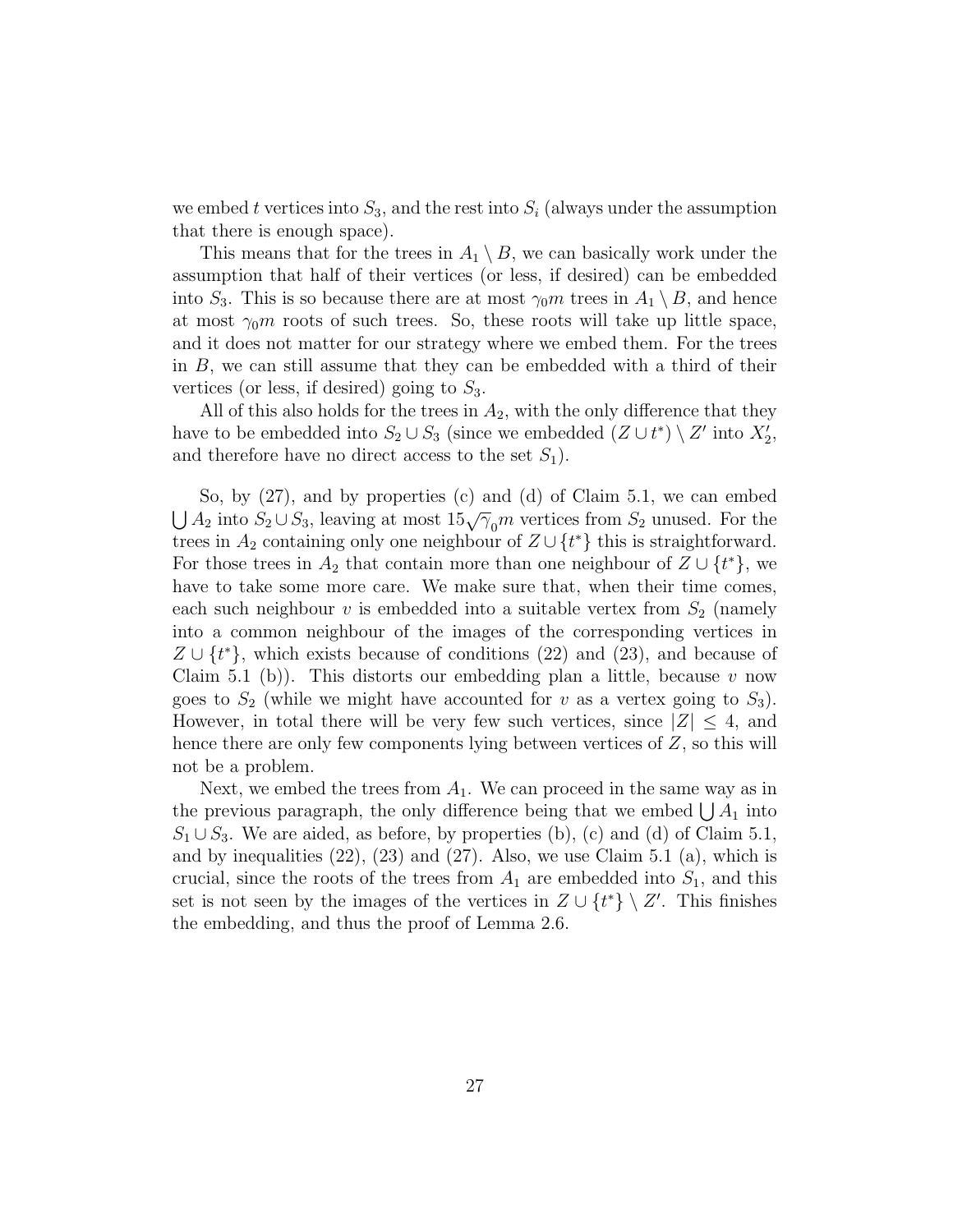## References

- [AKS95] M. Ajtai, J. Komlós, and E. Szemerédi. On a conjecture of Loebl. In *Graph theory, combinatorics, and algorithms, Vol. 1,* 2 (Kalamazoo, MI, 1992), 1135–1146. Wiley, New York, 1995.
- [AS08] N. Alon and J. H. Spencer. *The probabilistic method.* Wiley-Interscience Series in Discrete Mathematics and Optimization. John Wiley & Sons Inc., Hoboken, NJ, third edition, 2008. With an appendix on the life and work of Paul Erdős.
- [BPS18] G. Besomi, M. Pavez-Signé, and M. Stein. Degree conditions for embedding trees. Accepted for publication in SIAM Journal on Discrete Mathematics.
- [EFLS95] P. Erdős, Z. Füredi, M. Loebl, and V. T. Sós. Discrepancy of trees. Studia Sci. Math. Hungar., 30(1-2):47–57, 1995.
- [HRSW16] F. Havet, B. Reed, M. Stein, and D. Wood. A variant of the Erdős-Sós Conjecture. Preprint 2016. arXiv:1606.09343
- [HKP+17a] J. Hladký, J. Komlós, D. Piguet, M. Simonovits, M. Stein, and E. Szemerédi. The approximate Loebl–Komlós–Sós Conjecture I: The sparse decomposition. SIAM Journal on Discrete Mathematics 31-2 (2017), pages 945-982.
- [HKP<sup>+</sup>17b] J. Hladký, J. Komlós, D. Piguet, M. Simonovits, M. Stein, and E. Szemerédi. The approximate Loebl–Komlós–Sós Conjecture II: The rough structure of LKS graphs. SIAM Journal on Discrete Mathematics 31-2 (2017), pages 983-1016.
- [HKP+17c] J. Hladký, J. Komlós, D. Piguet, M. Simonovits, M. Stein, and E. Szemerédi. The approximate Loebl–Komlós–Sós Conjecture III: The finer structure of LKS graphs. SIAM Journal on Discrete Mathematics 31-2 (2017), pages 1017-1071.
- $[HKP^+17d]$  J. Hladký, J. Komlós, D. Piguet, M. Simonovits, M. Stein, and E. Szemerédi. The approximate Loebl–Komlós–Sós Conjecture IV: Embedding techniques and the proof of the main result. SIAM Journal on Discrete Mathematics 31-2 (2017), pages 1072- 1148.